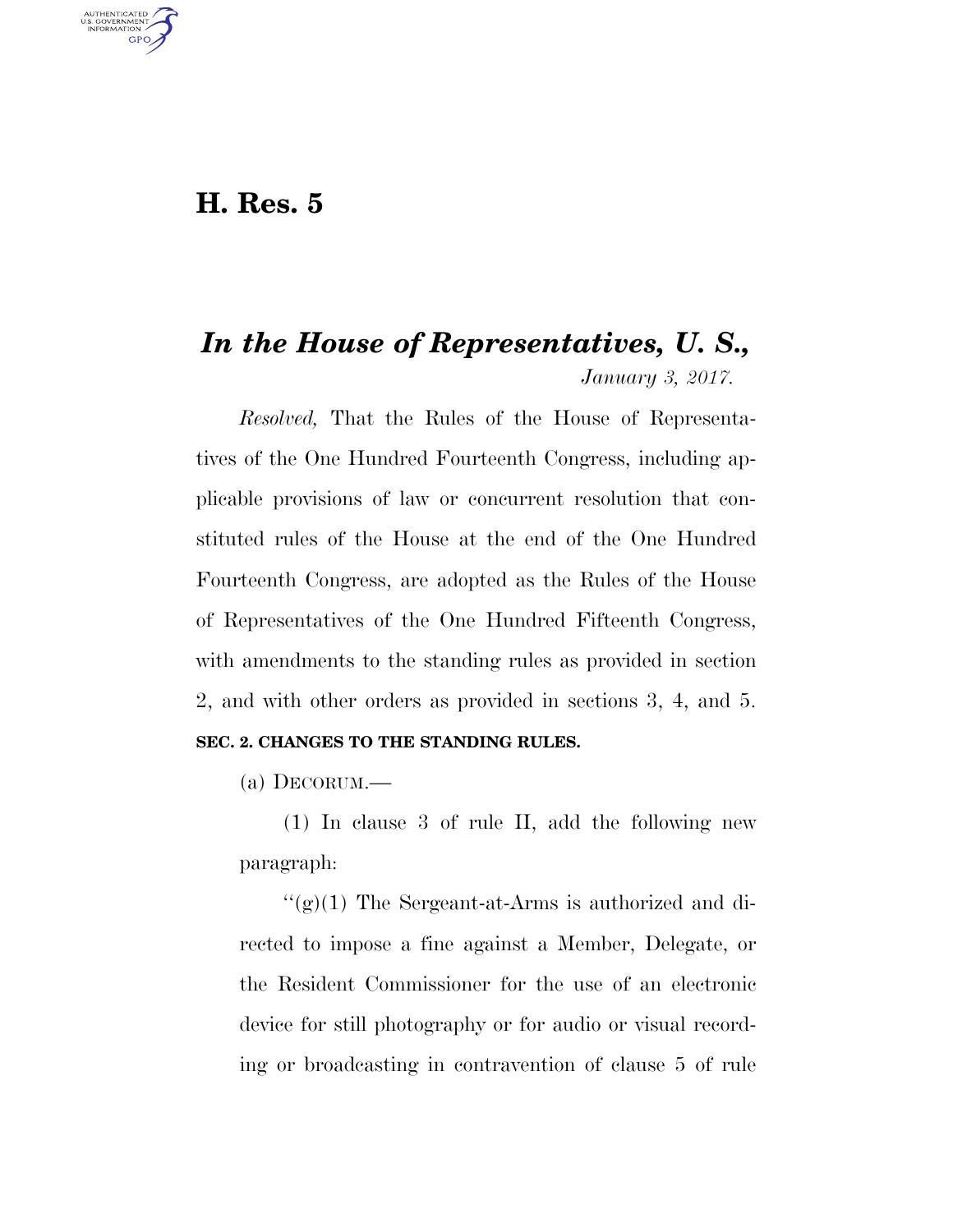XVII and any applicable Speaker's announced policy on electronic devices.

''(2) A fine imposed pursuant to this paragraph shall be \$500 for a first offense and \$2,500 for any subsequent offense.

 $\lq(3)(A)$  The Sergeant-at-Arms shall promptly notify the Member, Delegate, or the Resident Commissioner, the Speaker, the Chief Administrative Officer, and the Committee on Ethics of any such fine.

''(B) Such Member, Delegate, or Resident Commissioner may appeal the fine in writing to the Committee on Ethics not later than 30 calendar days or five legislative days, whichever is later, after notification pursuant to subdivision  $(A)$ .

''(C) Upon receipt of an appeal pursuant to subdivision (B), the Committee on Ethics shall have 30 calendar days or five legislative days, whichever is later, to either dismiss the fine or allow it to proceed. Upon a determination regarding the appeal or if no appeal has been filed at the expiration of the period specified in subdivision (B), the chair of the Committee on Ethics shall promptly notify the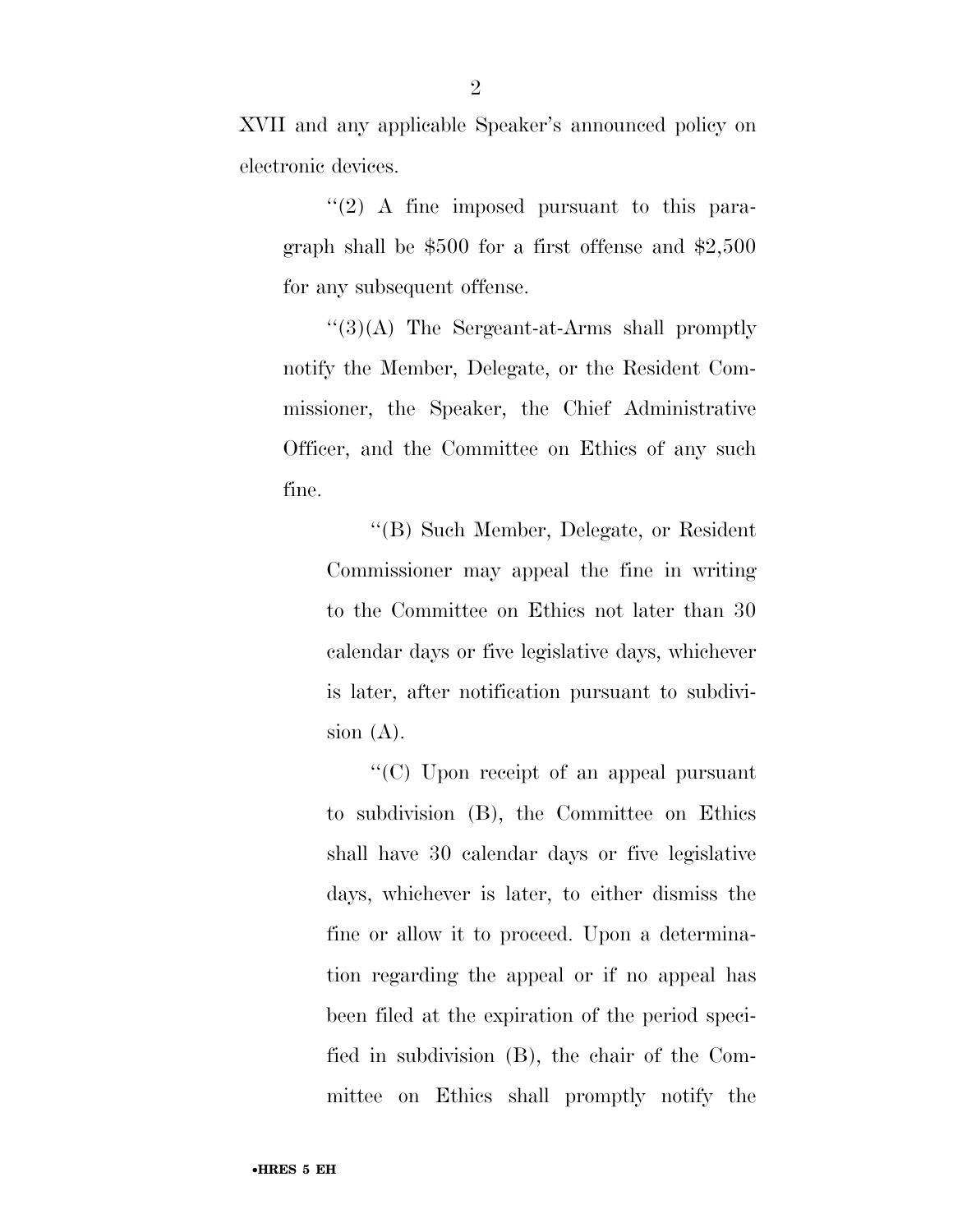Member, Delegate, or the Resident Commissioner, the Speaker and the Chief Administrative Officer. The Speaker shall promptly lay such notification before the House.

''(4) The Sergeant-at-Arms and the Committee on Ethics are authorized to establish policies and procedures for the implementation of this paragraph.''.

(2) In clause 4 of rule II, add the following new paragraph:

 $\lq\lq$ (d)(1) Upon notification from the chair of the Committee on Ethics pursuant to clause  $3(g)(3)(C)$ , the Chief Administrative Officer shall deduct the amount of any fine levied under clause  $3(g)$  from the net salary otherwise due the Member, Delegate, or the Resident Commissioner.

''(2) The Chief Administrative Officer is authorized to establish policies and procedures for such salary deductions.''.

(3) Rule XVII is amended by redesignating clause 9 as clause 10, and by inserting after clause 8 the following new clause: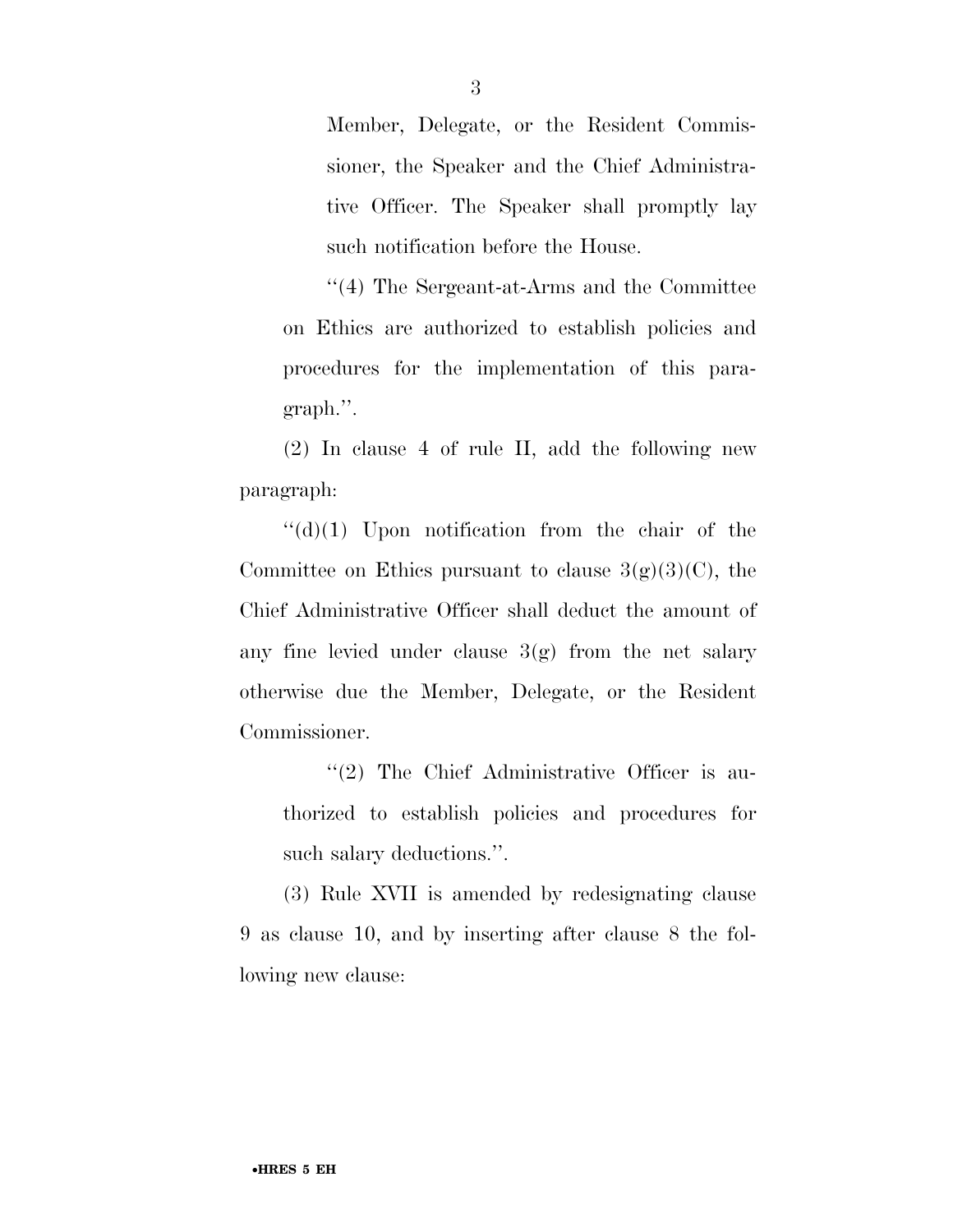#### **''Legislative Proceedings**

''9.(a) A Member, Delegate, the Resident Commissioner, officer, or employee of the House may not engage in disorderly or disruptive conduct in the Chamber, including—

''(1) intentionally obstructing or impeding the passage of others in the Chamber;

''(2) the use of an exhibit to impede, disrupt, or disturb the proceedings of the House; and

''(3) the denial of legislative instruments to others seeking to engage in legislative proceedings.

''(b) This clause establishes a standard of conduct within the meaning of clause  $3(a)(2)$  of rule XI.".

(b) AUTHORIZATION AND OVERSIGHT PLANS.—

(1) Clause  $2(d)$  of rule X is amended to read as follows:

 $''(\mathrm{d})(1)$  Not later than February 15 of the first session of a Congress, each standing committee (other than the Committee on Appropriations, the Committee on Ethics, and the Committee on Rules) shall, in a meeting that is open to the public, adopt its authorization and oversight plan for that Congress. Such plan shall be submitted simultaneously to the Committee on Oversight and Government Reform, the Committee on House Administration, and the Committee on Appropriations.

•**HRES 5 EH**  ''(2) Each such plan shall include, with respect to programs and agencies within the committee's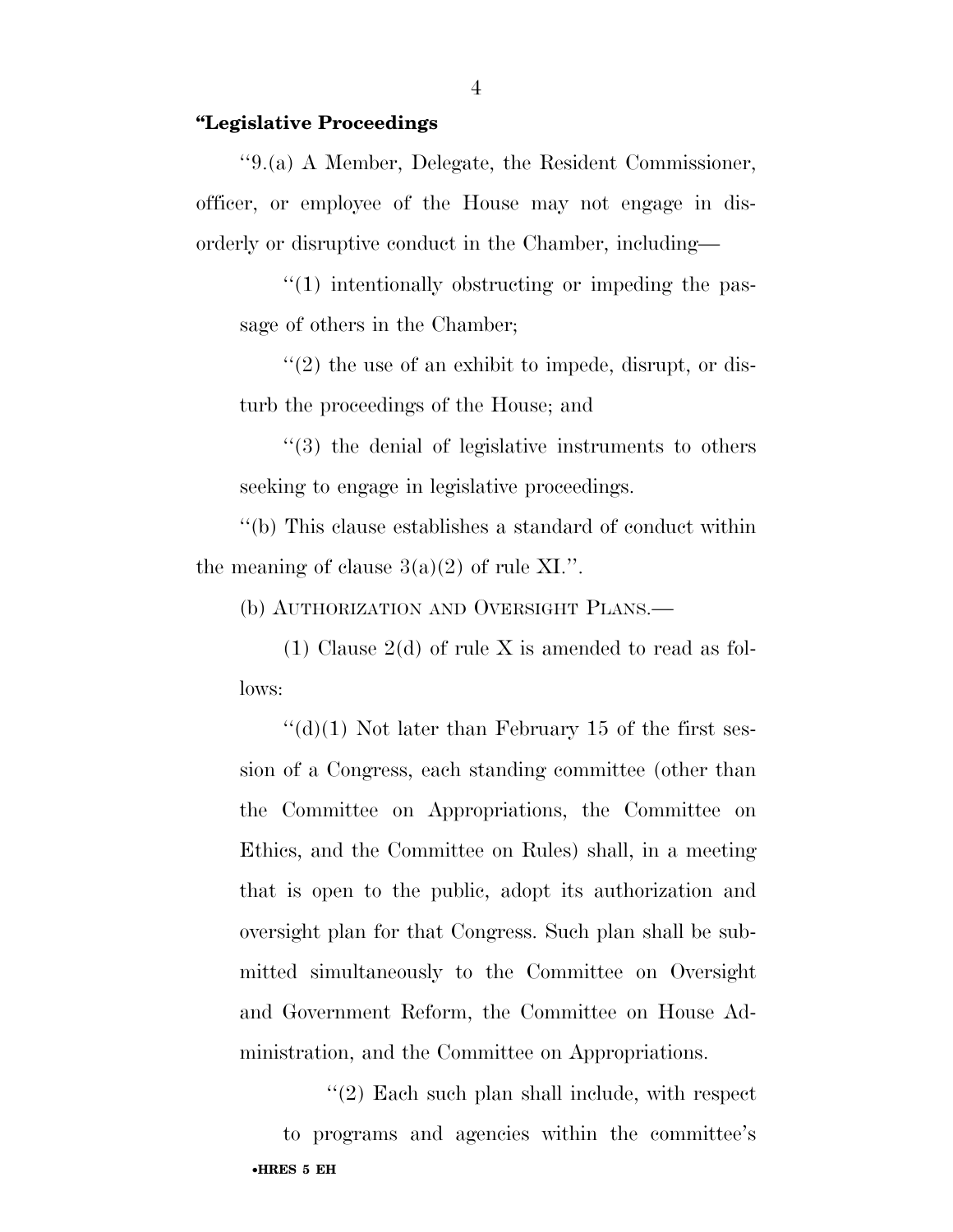jurisdiction, and to the maximum extent practicable—

''(A) a list of such programs or agencies with lapsed authorizations that received funding in the prior fiscal year or, in the case of a program or agency with a permanent authorization, which has not been subject to a comprehensive review by the committee in the prior three Congresses;

''(B) a description of each such program or agency to be authorized in the current Congress;

''(C) a description of each such program or agency to be authorized in the next Congress, if applicable;

''(D) a description of any oversight to support the authorization of each such program or agency in the current Congress; and

''(E) recommendations for changes to existing law for moving such programs or agencies from mandatory funding to discretionary appropriations, where appropriate.

''(3) Each such plan may include, with respect to the programs and agencies within the committee's jurisdiction—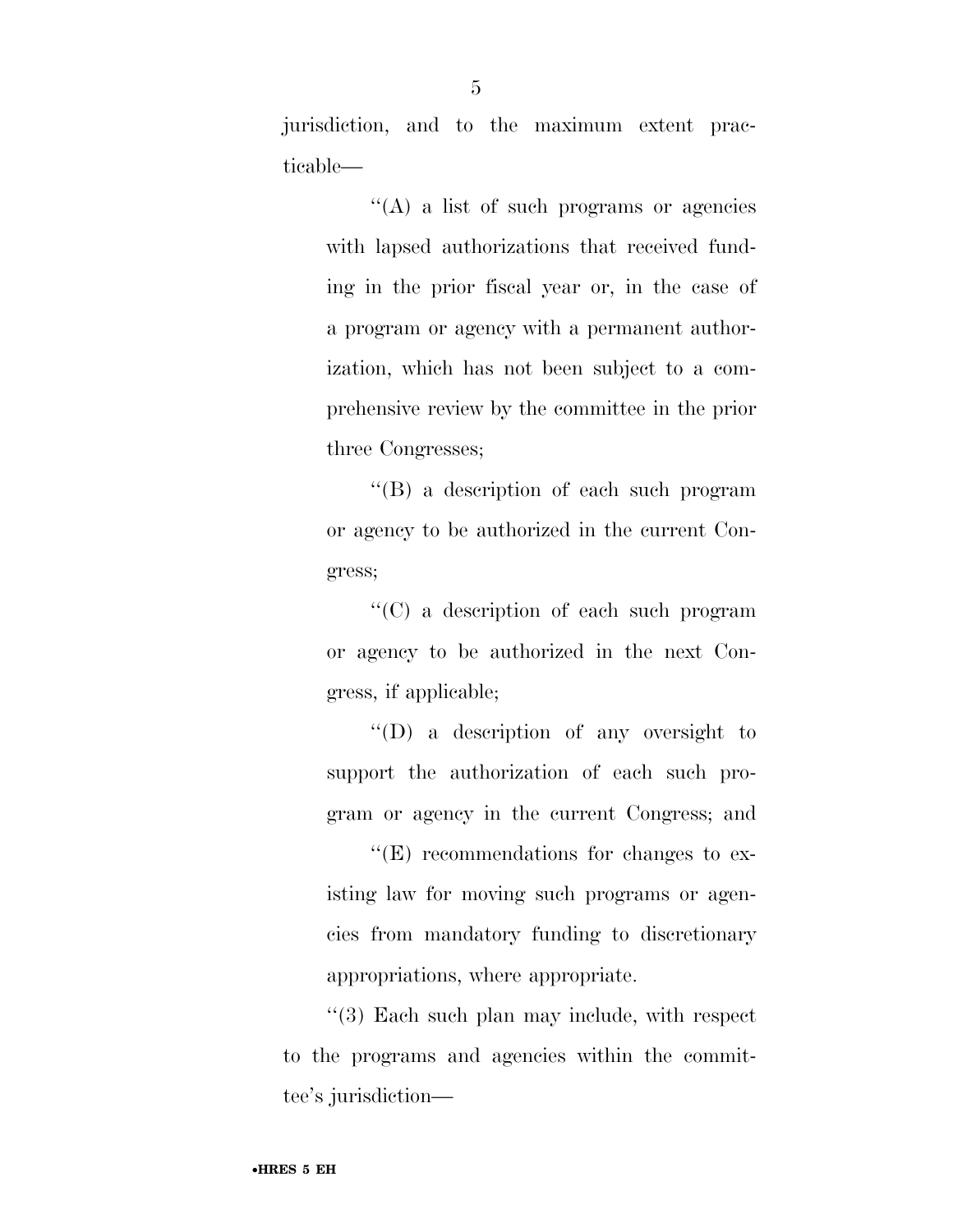''(A) recommendations for the consolidation or termination of such programs or agencies that are duplicative, unnecessary, or inconsistent with the appropriate roles and responsibilities of the Federal Government;

''(B) recommendations for changes to existing law related to Federal rules, regulations, statutes, and court decisions affecting such programs and agencies that are inconsistent with the authorities of the Congress under Article I of the Constitution; and

''(C) a description of such other oversight activities as the committee may consider necessary.

 $(4)$  In the development of such plan, the chair of each committee shall coordinate with other committees of jurisdiction to ensure that programs and agencies are subject to routine, comprehensive authorization efforts.

 $\cdot$ (5) Not later than March 31 in the first session of a Congress, after consultation with the Speaker, the Majority Leader, and the Minority Leader, the Committee on Oversight and Government Reform shall report to the House the authorization and oversight plans submitted by commit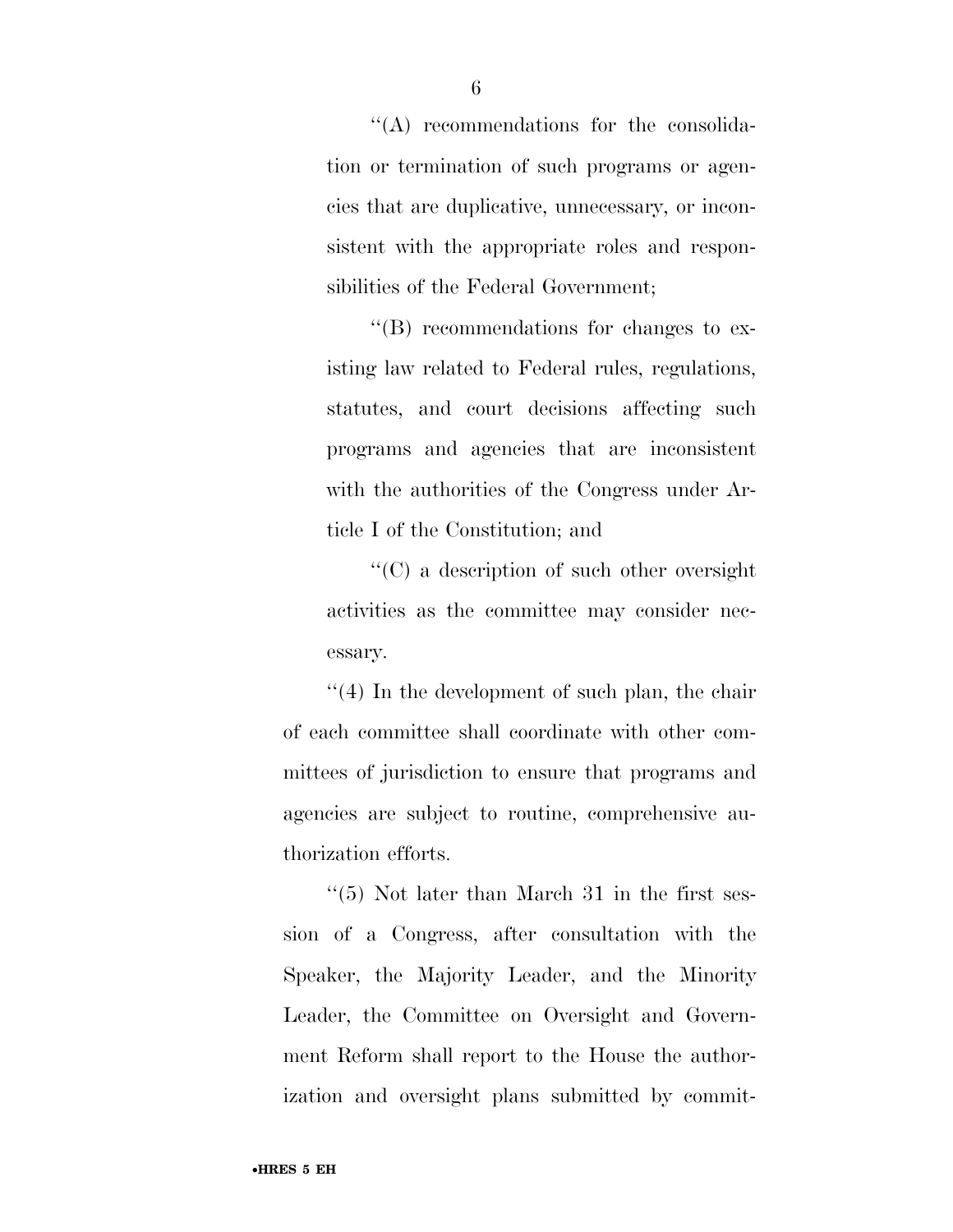tees together with any recommendations that it, or the House leadership group described above, may make to ensure the most effective coordination of authorization and oversight plans and otherwise to achieve the objectives of this clause.''.

(2) In clause  $1(d)(2)(B)$  of rule XI, insert "authorization and'' before ''oversight''.

(3) In clause  $1(d)(2)(C)$  of rule XI, insert "authorization and'' before ''oversight''.

(c) AMENDMENTS TO APPROPRIATION BILLS.—In clause 2 of rule XXI, add the following new paragraph:

''(g) An amendment to a general appropriation bill shall not be in order if proposing a net increase in the level of budget authority in the bill.''.

(d) DUPLICATION OF FEDERAL PROGRAMS.—In clause 3(c) of rule XIII, add the following new subparagraph:

> ''(5) On a bill or joint resolution that establishes or reauthorizes a Federal program, a statement indicating whether any such program is known to be duplicative of another such program, including at a minimum an explanation of whether any such program was included in a report to Congress pursuant to section 21 of Public Law 111– 139 or whether the most recent Catalog of Federal Domestic Assistance (published pursuant to section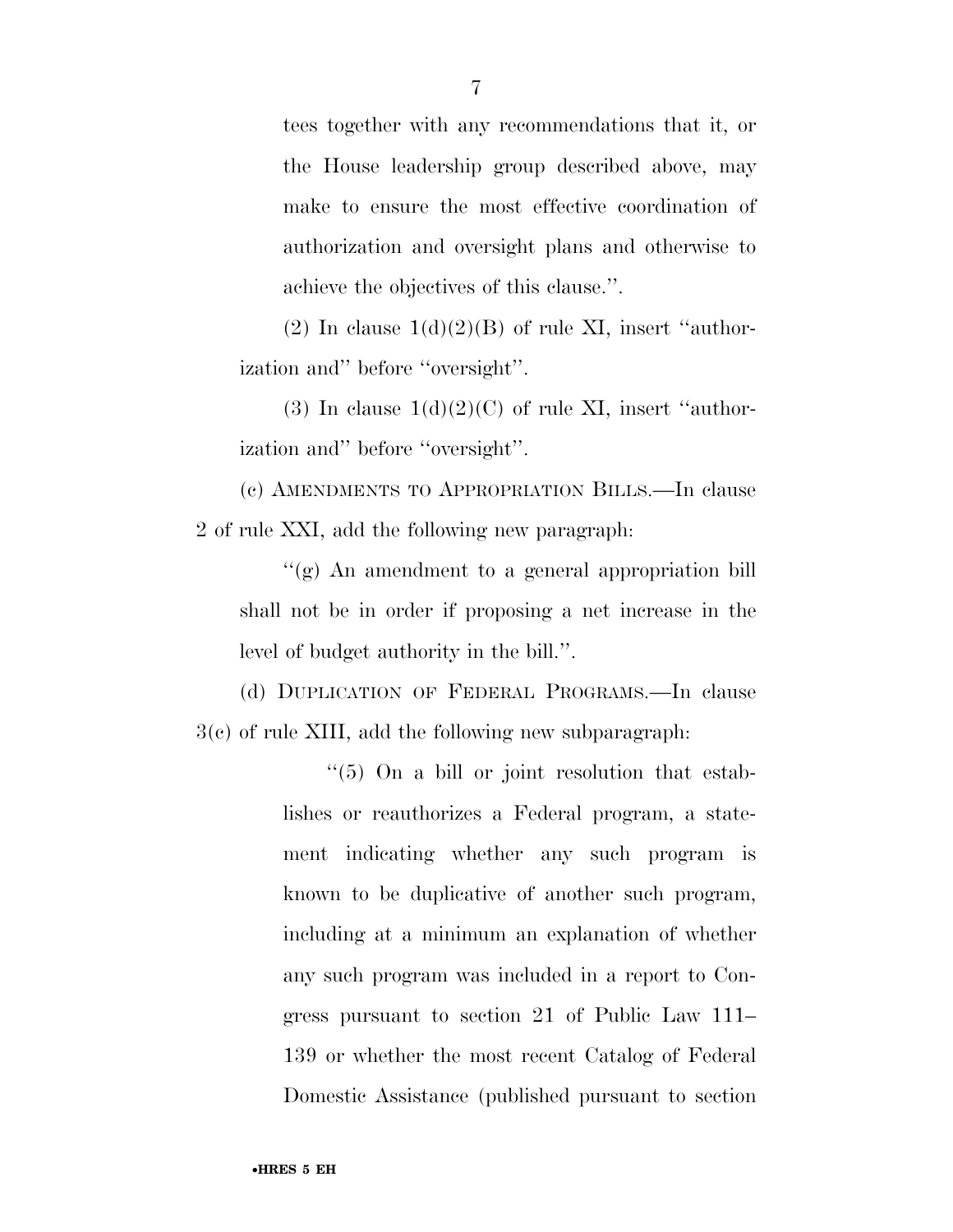6104 of title 31, United States Code) identified other programs related to the program established or reauthorized by the measure.''.

(e) RECOGNITION OF MEMBERS.—

(1) In clause 6 of rule I, strike ''The Speaker shall rise to put a question but may state it sitting.''.

 $(2)$  In clause 6(d) of rule XIII, strike "rises" and insert ''seeks recognition''.

 $(3)$  In clause  $1(a)$  of rule XVII, strike "rise and".

(4) In clause 2 of rule XVII, strike ''rise at once'' and insert ''seek recognition''.

(5) In clause 5 of rule XVII, strike ''walk out of or across'' and insert ''exit or cross''.

 $(6)$  In clause 1(a) of rule XX, strike "from their seats to'' and insert ''or otherwise indicate from their seats and''.

(f) CONVENING OUTSIDE THE HALL OF THE HOUSE.— In clause 12(d) of rule I, strike "whenever" and insert "if".

(g) TEMPORARY PRESIDING AUTHORITY CLARIFICA-TION.—In clause 2(a) of rule II, insert ''and in the absence of a Member acting as Speaker pro tempore pursuant to clause  $8(b)(3)(A)$  of rule I," after "tempore,".

(h) CONTINUING LITIGATION AUTHORITIES.—In clause 8 of rule II, add the following new paragraph: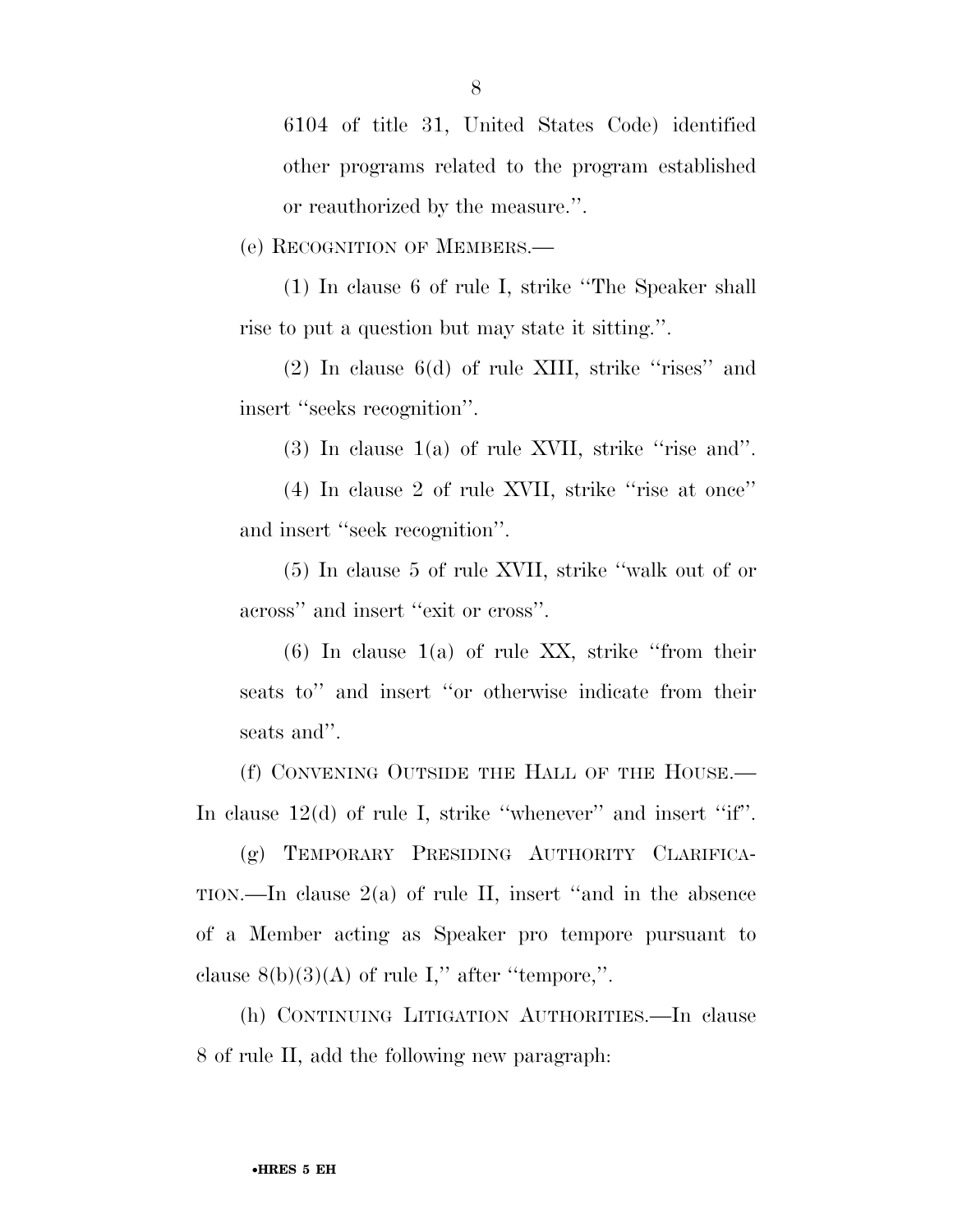''(c) The House, the Speaker, a committee or the chair of a committee authorized during a prior Congress to act in a litigation matter is authorized to act as the successor in interest to the House, the Speaker, such committee or the chair of such committee of a prior Congress, respectively, with respect to such litigation matter, and to take such steps as may be appropriate to ensure continuation of such litigation matter.''.

(i) CLARIFYING STAFF ACCESS TO THE HOUSE FLOOR.—In clause 5 of rule IV, strike ''shall remain at the desk and''.

(j) MEMBER RECORDS.—In clause 6 of rule VII—

(1) redesignate paragraphs (a) and (b) as subparagraphs  $(1)$  and  $(2)$ ;

(2) designate the existing sentence as paragraph (a);

(3) in paragraph (a) (as so designated), insert ''as described in paragraph (b)'' after ''Resident Commissioner''; and

(4) add at the end the following new paragraph:

''(b) Records created, generated, or received by the congressional office of a Member, Delegate, or the Resident Commissioner in the performance of official duties are exclusively the personal property of the individual Member, Delegate, or the Resident Commissioner and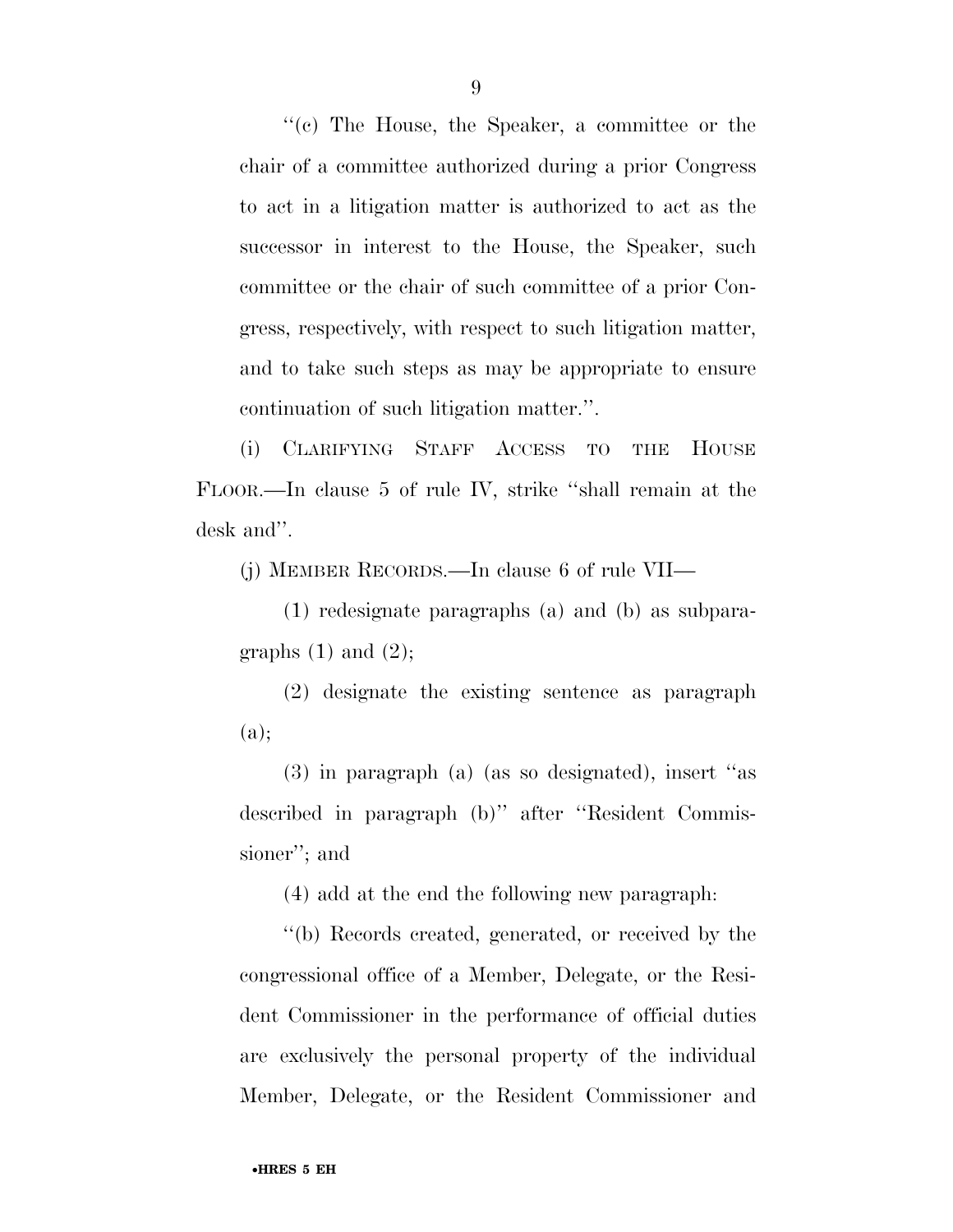such Member, Delegate, or Resident Commissioner has control over such records.''.

(k) RESPONSE TO SUBPOENAS.—Amend rule VIII to read as follows—

### ''RULE VIII

# ''RESPONSE TO SUBPOENAS

''1.(a) When a Member, Delegate, Resident Commissioner, officer, or employee of the House is properly served with a judicial subpoena or order, such Member, Delegate, Resident Commissioner, officer, or employee shall comply, consistently with the privileges and rights of the House, with the judicial subpoena or order as hereinafter provided, unless otherwise determined under this rule.

''(b) For purposes of this rule, 'judicial subpoena or order' means a judicial subpoena or judicial order directing appearance as a witness relating to the official functions of the House or for the production or disclosure of any document relating to the official functions of the House.

''2.(a) Upon receipt of a properly served judicial subpoena or order, a Member, Delegate, Resident Commissioner, officer, or employee of the House shall promptly notify the Speaker in writing of its receipt together with either:

> ''(1) a determination as to whether the issuance of the judicial subpoena or order is a prop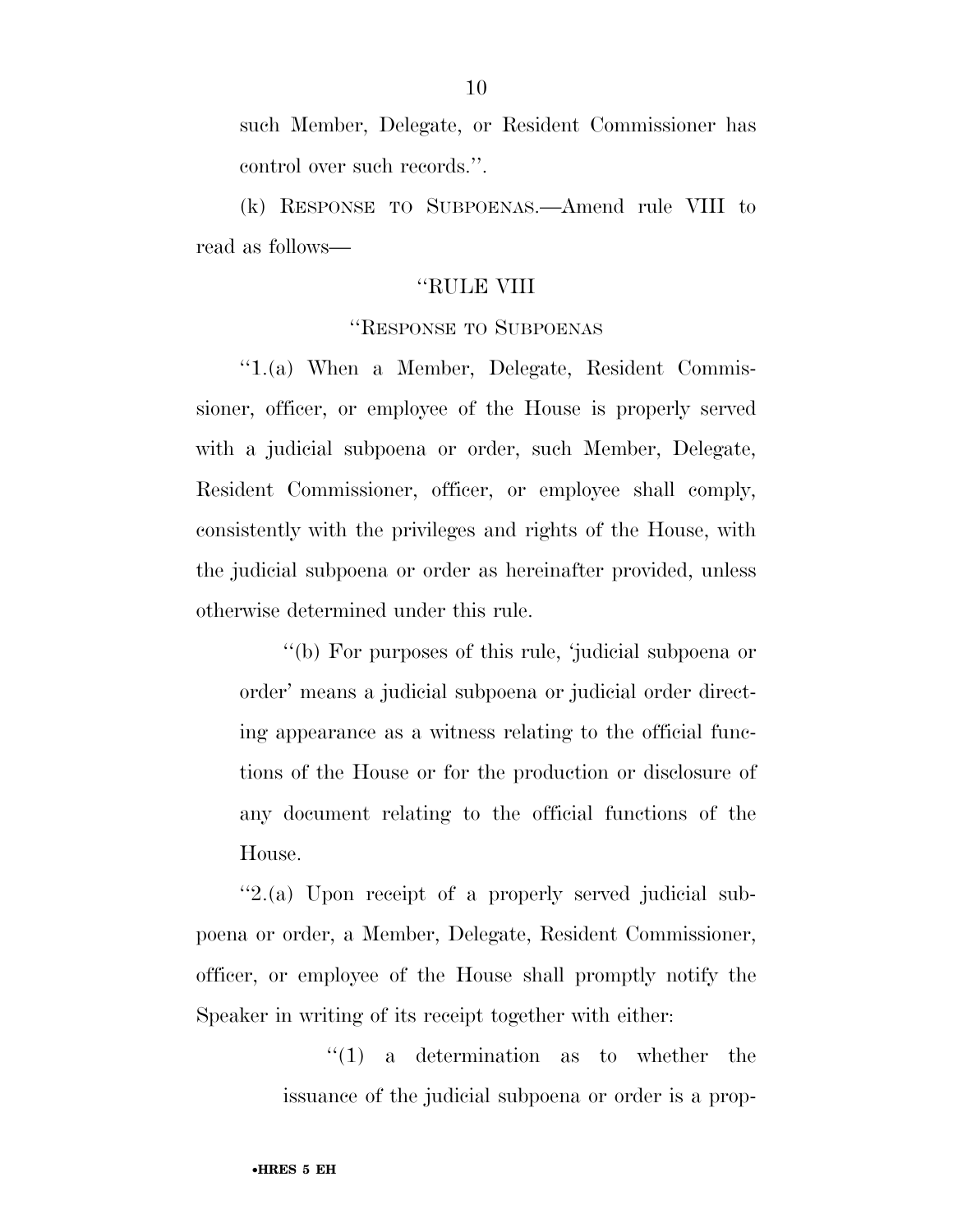er exercise of jurisdiction by the court and is consistent with the privileges and rights of the House; or

''(2) a statement that such Member, Delegate, Resident Commissioner, officer, or employee of the House intends to make a determination with respect to the matters described in subparagraph (1).

''(b) The notification required by paragraph (a) shall promptly be laid before the House by the Speaker.

''3.(a) Except as specified in paragraph (b) or otherwise ordered by the House, upon notification to the House that a judicial subpoena or order is a proper exercise of jurisdiction by the court and is consistent with the privileges and rights of the House, the Member, Delegate, Resident Commissioner, officer, or employee of the House shall comply with the judicial subpoena or order by supplying copies.

''(b) Under no circumstances may minutes or transcripts of executive sessions, or evidence of witnesses in respect thereto, be disclosed or copied. During a period of recess or adjournment of longer than three days, the Speaker may authorize compliance or take such other action as the Speaker considers appropriate under the circumstances. Upon the reconvening of the House, all matters that transpired under this clause shall promptly be laid before the House by the Speaker.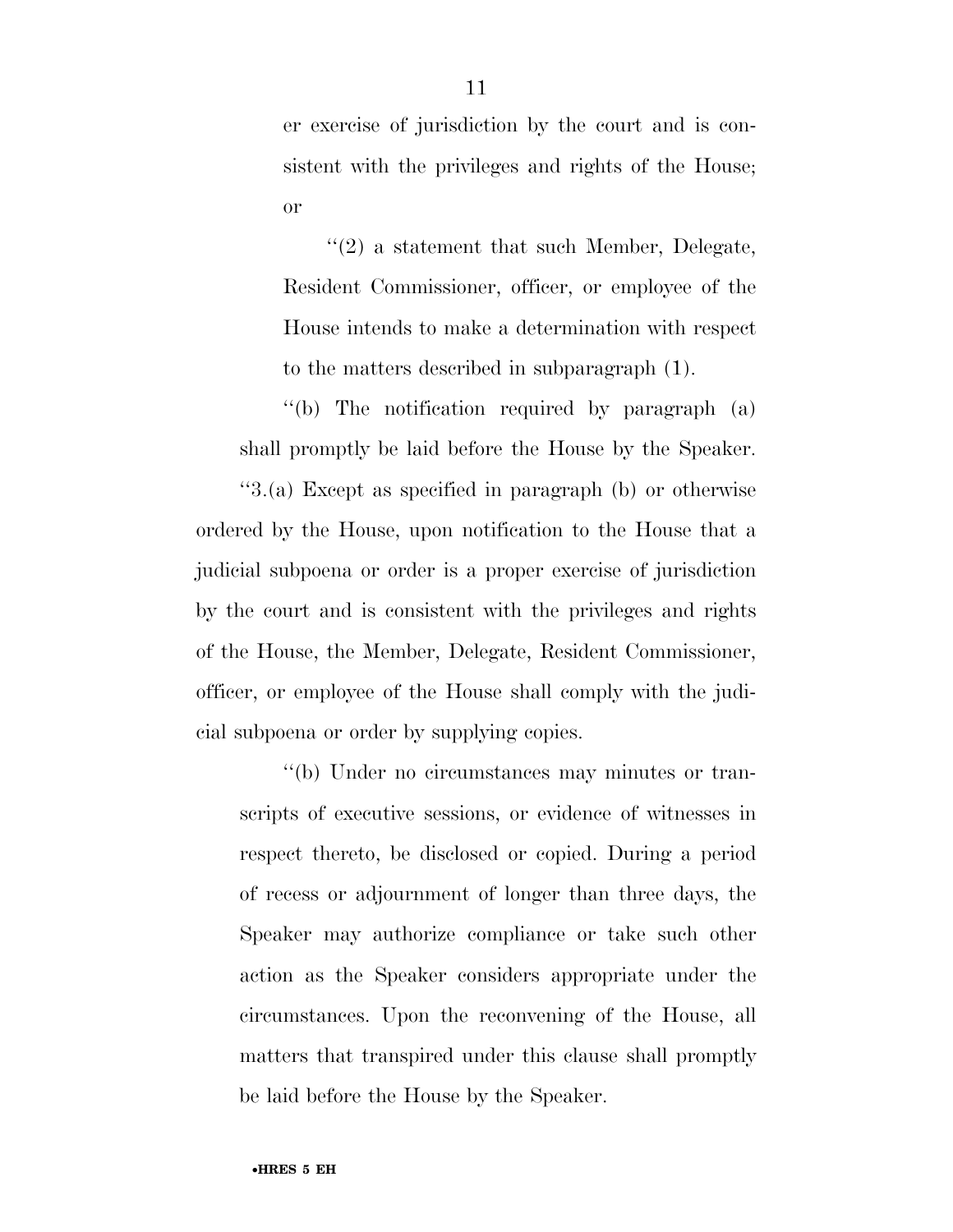''4. Nothing in this rule shall be construed to deprive, condition, or waive the constitutional or legal privileges or rights applicable or available at any time to a Member, Delegate, Resident Commissioner, officer, or employee of the House, or of the House itself, or the right of such Member, Delegate, Resident Commissioner, officer, or employee, or of the House itself, to assert such privileges or rights before a court in the United States.''.

(l) REQUIREMENTS FOR SUBCOMMITTEES.—Amend clause  $5(d)(2)$  of rule X to read as follows:

> $\lq(2)(A)$  A committee that maintains a subcommittee on oversight may have not more than six subcommittees.

''(B) The Committee on Appropriations may have not more than 13 subcommittees.

''(C) The Committee on Armed Services may have not more than seven subcommittees.

''(D) The Committee on Foreign Affairs may have not more than seven subcommittees.

''(E) The Committee on Oversight and Government Reform may have not more than seven subcommittees.

''(F) The Committee on Transportation and Infrastructure may have not more than six subcommittees.''.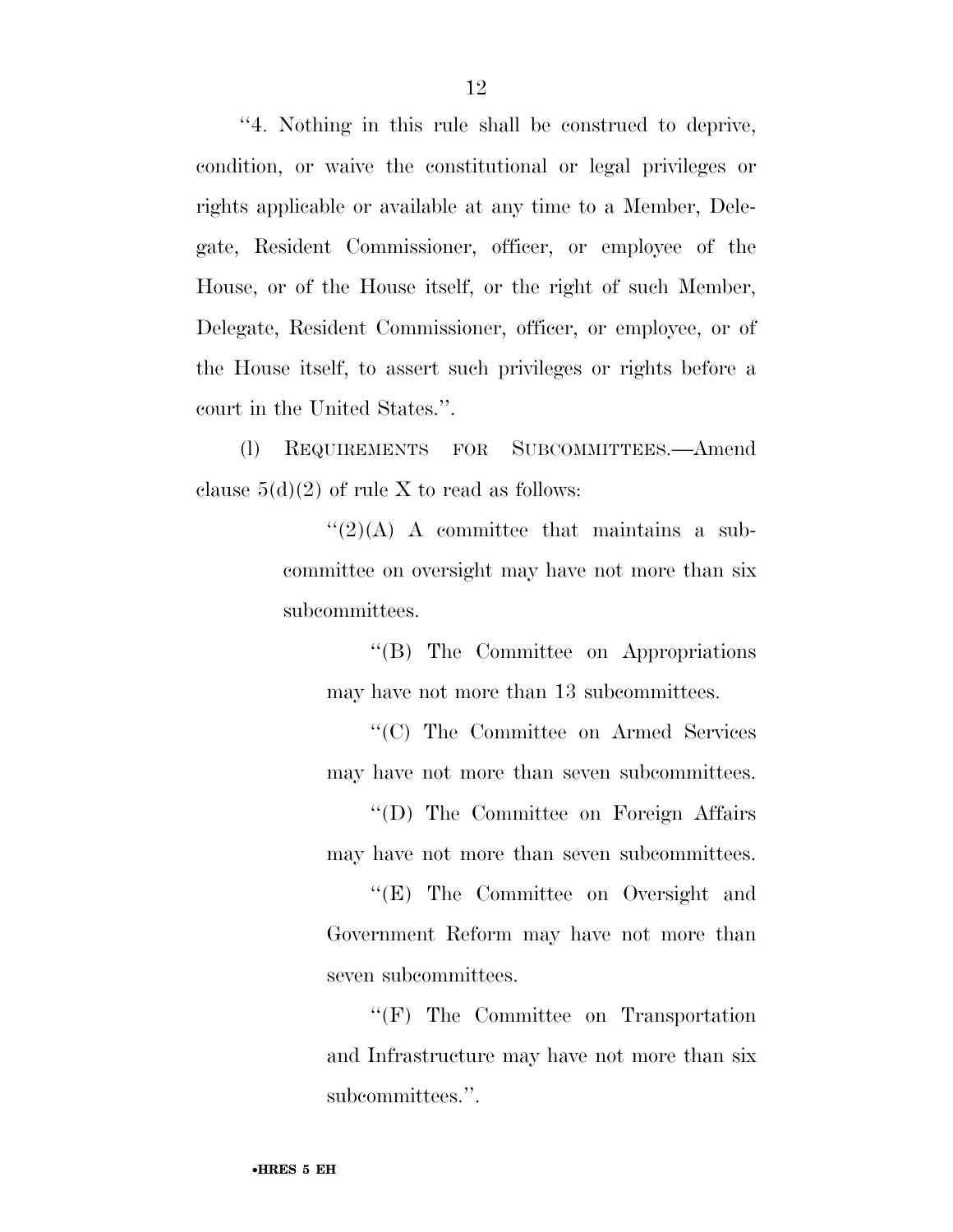rule XI, insert '', the Committee on Homeland Security'' after ''Armed Services''.

(n) REFERRALS TO THE COURT OF CLAIMS.—

(1) In clause  $1(a)(1)$  of rule XIII—

(A) insert ''or'' before ''releasing''; and

(B) strike '', or referring a claim to the Court of Claims''; and

(2) In clause 3 of rule XVIII—

(A) insert ''or'' before ''releasing''; and

(B) strike '', or referring a claim to the Court of Claims''.

(o) CONTENTS OF COMMITTEE REPORTS SHOWING CHANGES TO EXISTING LAW.—Clause  $3(e)(1)$  of rule XIII is amended by striking ''accompanying document—'' and all that follows and inserting ''accompanying document (showing by appropriate typographical devices the omissions and insertions proposed)—

> ''(A) the entire text of each section of a statute that is proposed to be repealed; and

> ''(B) a comparative print of each amendment to the entire text of a section of a statute that the bill or joint resolution proposes to make.''.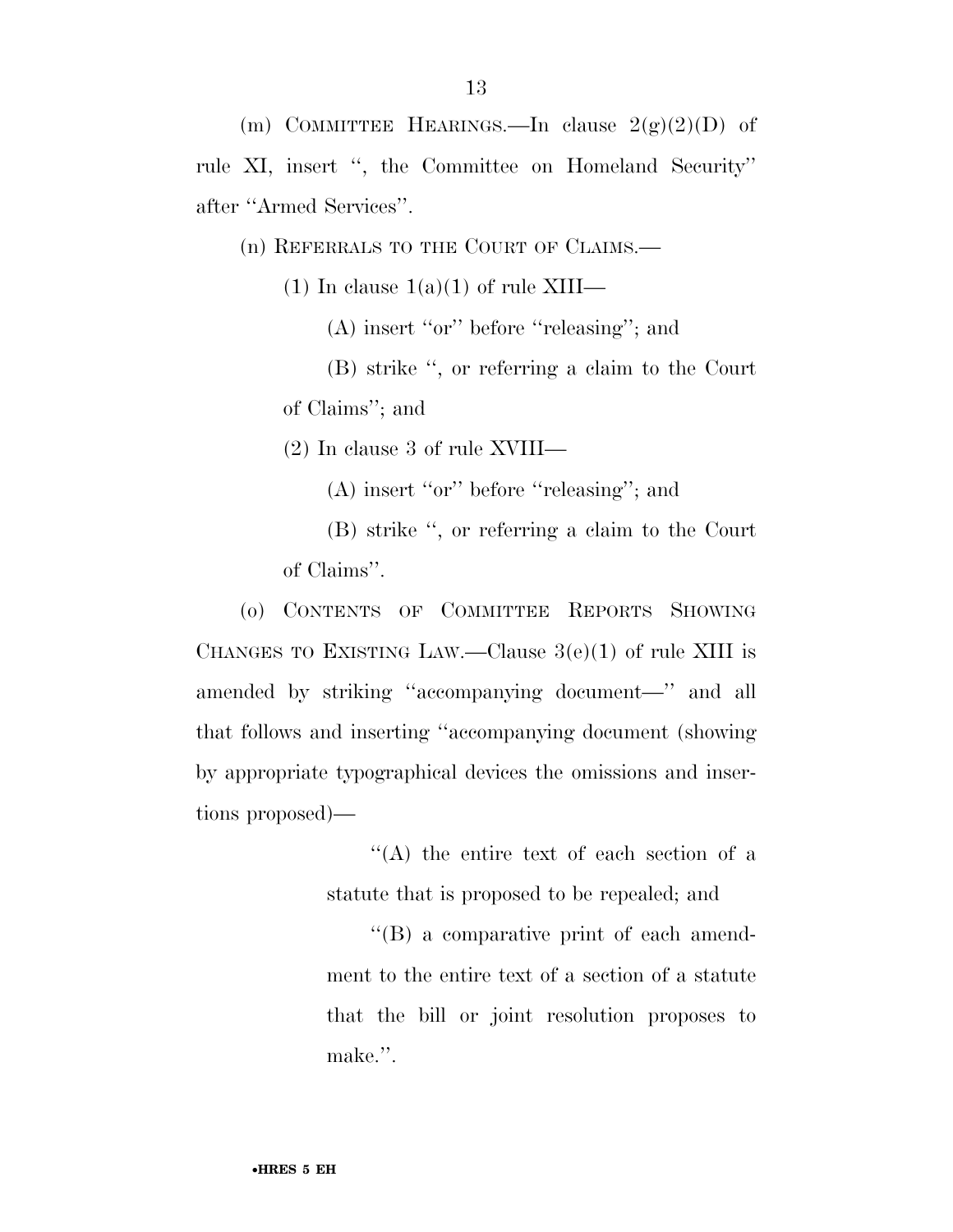(p) AUTHORITY TO POSTPONE RECORD VOTES ON CER-TAIN MOTIONS.—In clause  $8(a)(2)$  of rule XX—

(1) Redesignate subdivisions (E) through (H) as subdivisions  $(G)$  through  $(J)$ , respectively;

(2) Insert after subdivision (D) the following new subdivisions:

> ''(E) The question of adopting a motion to recommit.

> ''(F) The question of adopting a motion to concur in a Senate amendment, with or without amendment.''; and

(3) In subdivision (G) (as redesignated), strike "subdivision  $(A)$ ,  $(B)$ ,  $(C)$ , or  $(D)$ " and insert "subdivisions (A) through  $(F)$ ".

(q) CONFORMING GUIDELINES FOR FIVE-MINUTE VOT-ING.—In clause 9 of rule XX—

(1) In paragraph (a), insert ''or'' after the semicolon; and

(2) Strike paragraphs (b) and (c) and insert the following:

''(b) if in the discretion of the Speaker Members would be afforded an adequate opportunity to vote—

''(1) on any question arising after a report from the Committee of the Whole without debate or intervening motion; or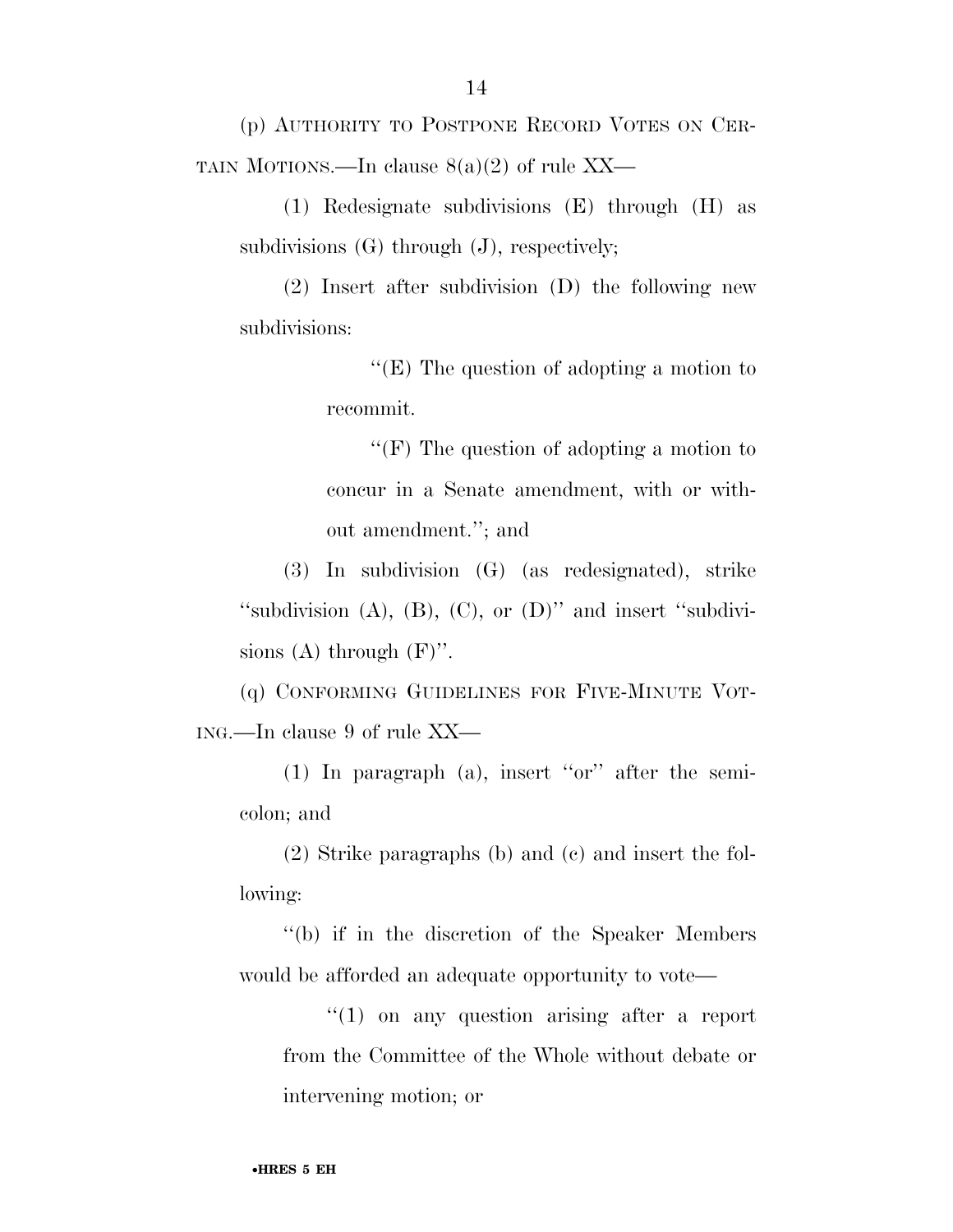$(2)$  on the question of adoption of a motion to recommit (or ordering the previous question thereon) arising without intervening motion or debate other than debate on the motion.''.

(r) ELECTRONIC AVAILABILITY.—In clause 3 of rule XXIX, strike ''in electronic form at a location designated by the Committee on House Administration'' and insert ''at an electronic document repository operated by the Clerk''.

(s) COMPARATIVE PRINTS FOR BILLS OR JOINT RESO-LUTIONS CONSIDERED ON FLOOR.—Effective December 31, 2017, in rule XXI, add at the end the following new clause:

 $"12.(a)(1)$  Before a bill or joint resolution proposing to repeal or amend a statute or part thereof may be considered, there shall be made available on a publicly available website of the House an easily searchable electronic comparative print that shows how the bill or joint resolution proposes to change current law, showing (to the greatest extent practicable) by appropriate typographical devices the omissions and insertions proposed.

> $(2)$  Before an amendment in the nature of a substitute may be considered if the amendment proposes to repeal or amend a statute or part thereof, there shall be made available on a publicly available website of the House an easily searchable electronic comparative print that shows (to the greatest extent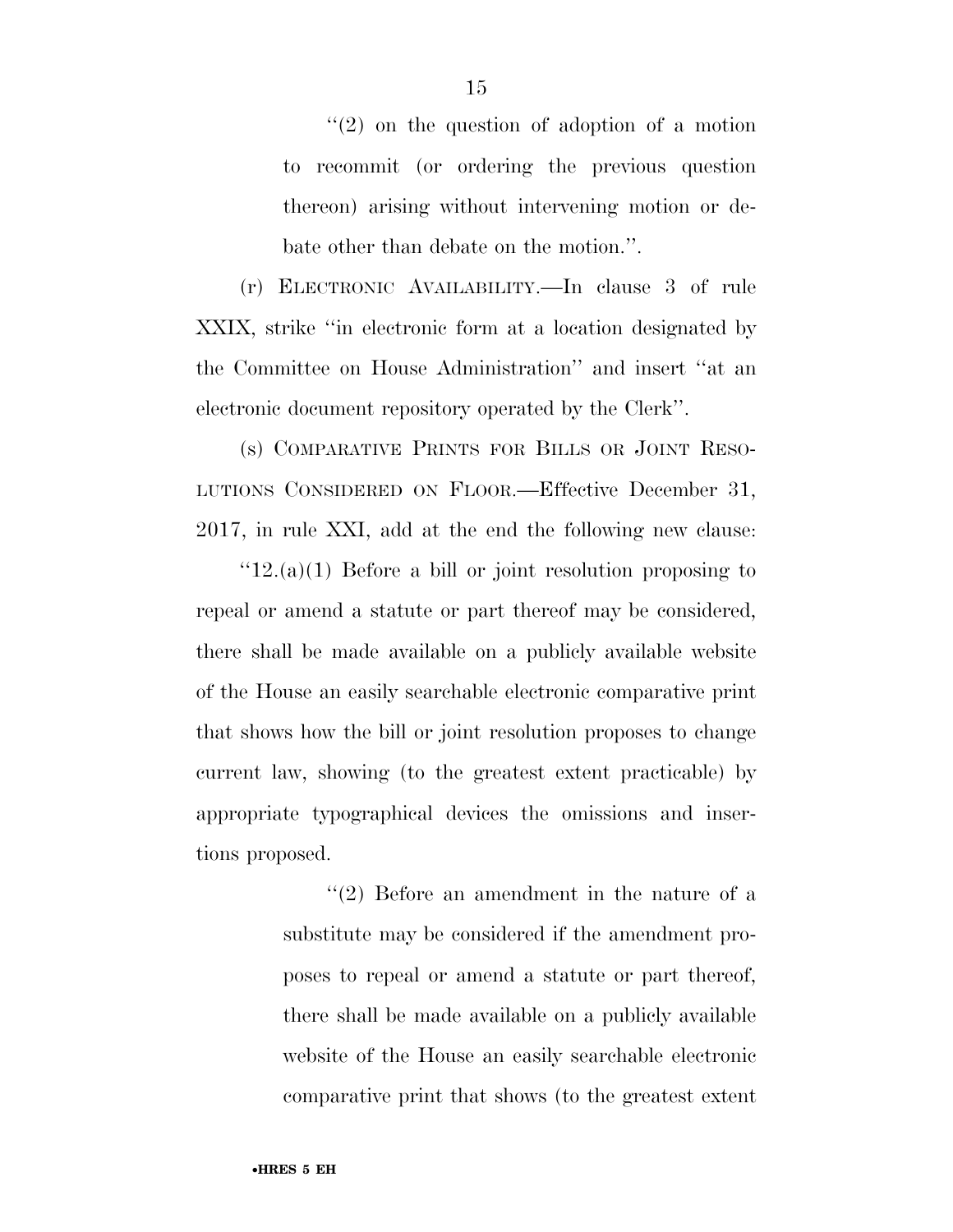practicable) how the amendment proposes to change current law, showing by appropriate typographical devices the omissions and insertions proposed.

''(b) If a committee reports a bill or joint resolution, before the bill or joint resolution may be considered with text different from the text reported, there shall be made available on a publicly available website of the House a document that shows, by appropriate typographical devices, the differences between the text of the bill or joint resolution as proposed to be considered and the text of the bill or joint resolution as reported.''.

(t) APPOINTMENT OF CHAIR.—Clause 1 of rule XVIII is amended by inserting '', Delegate, or the Resident Commissioner'' after ''Member''.

### **SEC. 3. SEPARATE ORDERS.**

(a) HOLMAN RULE.—During the first session of the One Hundred Fifteenth Congress, any reference in clause 2 of rule XXI to a provision or amendment that retrenches expenditures by a reduction of amounts of money covered by the bill shall be construed as applying to any provision or amendment (offered after the bill has been read for amendment) that retrenches expenditures by—

(1) the reduction of amounts of money in the bill;

(2) the reduction of the number and salary of the officers of the United States; or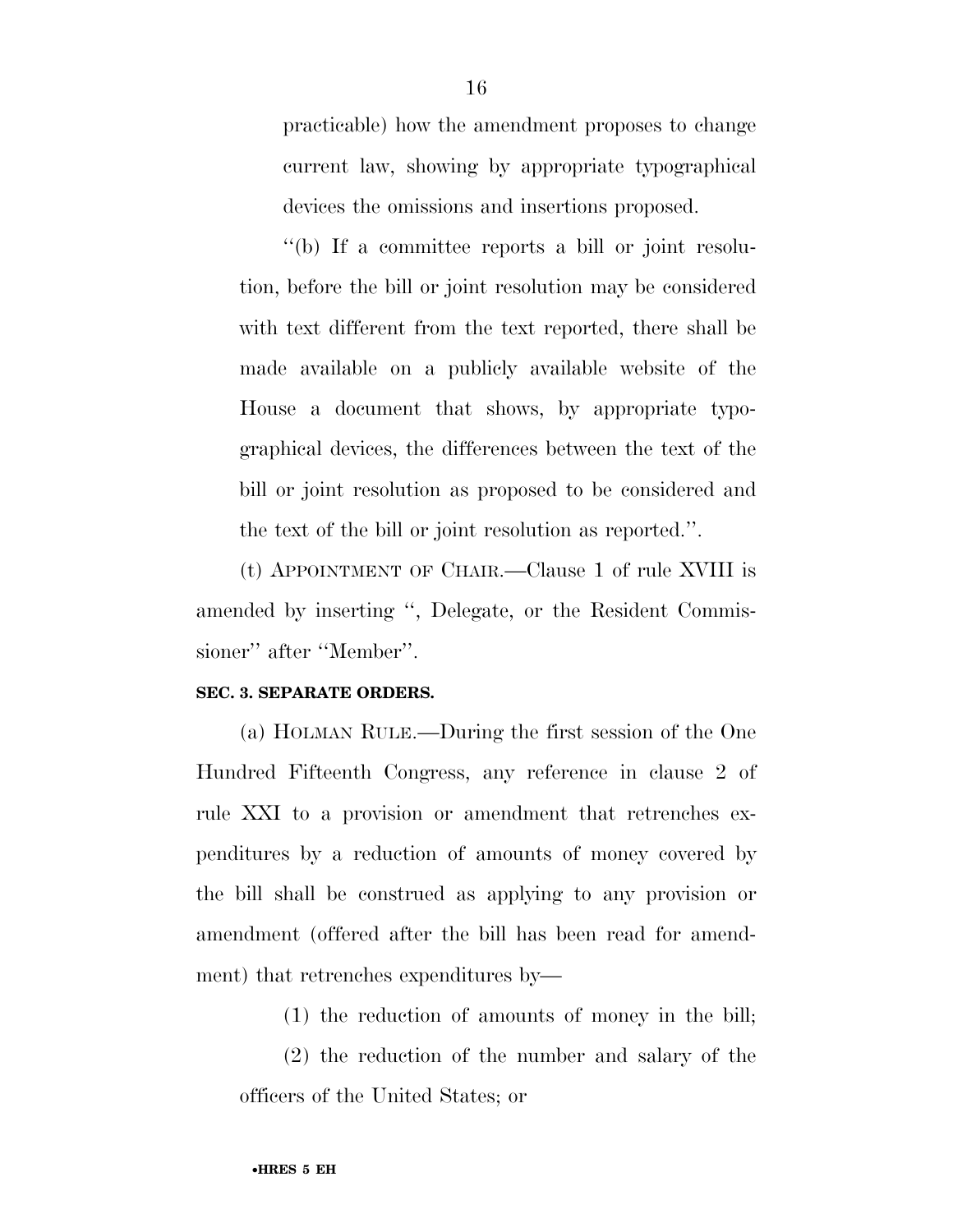(3) the reduction of the compensation of any person paid out of the Treasury of the United States.

(b) STAFF DEPOSITION AUTHORITY.—

(1) During the One Hundred Fifteenth Congress, the chair of a standing committee (other than the Committee on House Administration or the Committee on Rules), and the chair of the Permanent Select Committee on Intelligence, upon consultation with the ranking minority member of such committee, may order the taking of depositions, including pursuant to subpoena, by a member or counsel of such committee.

(2) Depositions taken under the authority prescribed in this subsection shall be subject to regulations issued by the chair of the Committee on Rules and printed in the Congressional Record.

(3) At least one member of the committee shall be present at each deposition taken under the authority prescribed in this subsection, unless—

(A) the witness to be deposed agrees in writing to waive this requirement; or

(B) the committee authorizes the taking of a specified deposition without the presence of a member during a specified period, provided that the House is not in session on the day of the deposition.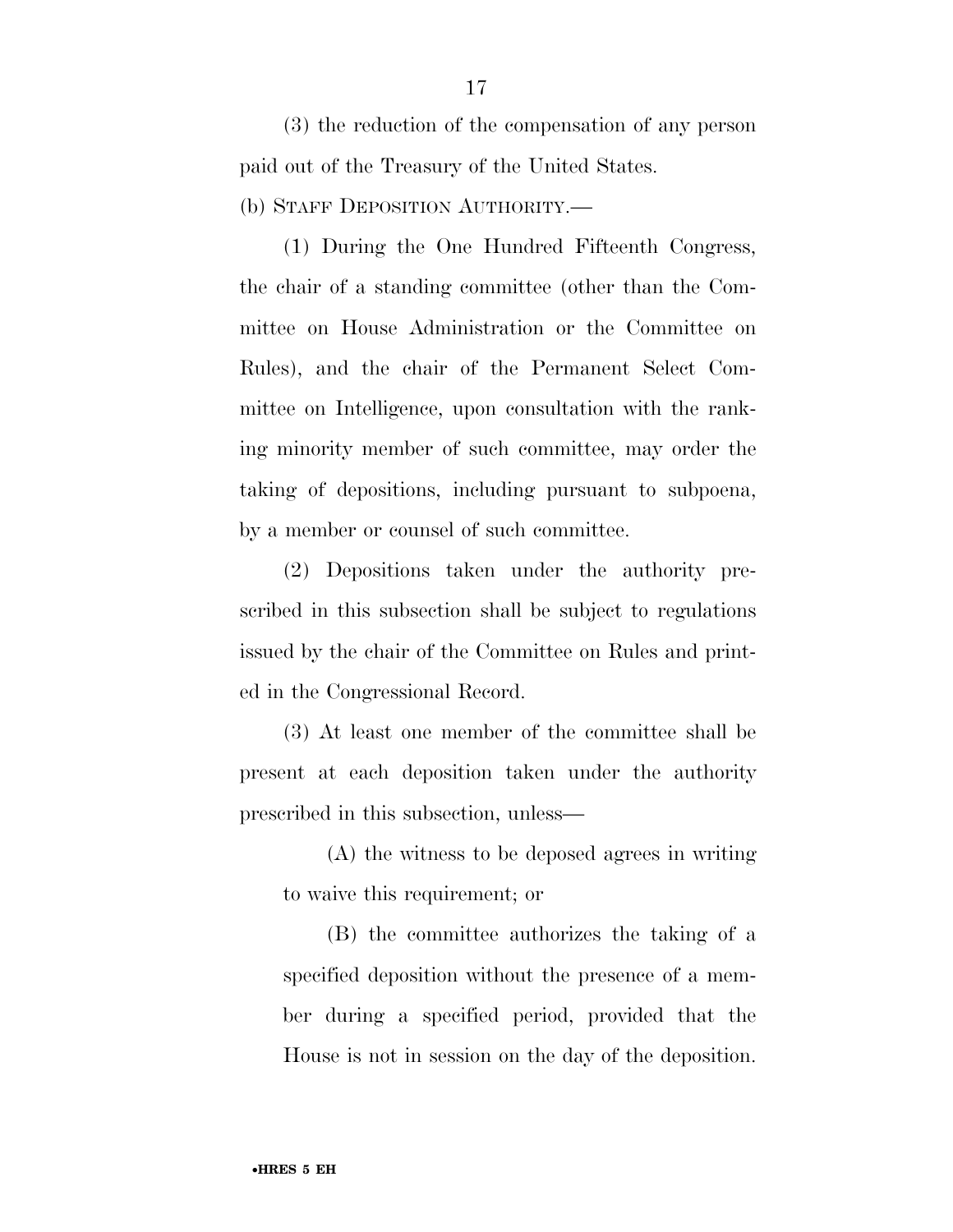(c) INDEPENDENT PAYMENT ADVISORY BOARD.—Section 1899A(d) of the Social Security Act shall not apply in the One Hundred Fifteenth Congress.

(d) PROVIDING FOR TRANSPARENCY WITH RESPECT TO MEMORIALS SUBMITTED PURSUANT TO ARTICLE V OF THE CONSTITUTION OF THE UNITED STATES.—With respect to any memorial presented under clause 3 of rule XII purporting to be an application of the legislature of a State calling for a convention for proposing amendments to the Constitution of the United States pursuant to Article V, or a rescission of any such prior application—

(1) the chair of the Committee on the Judiciary shall, in the case of such a memorial presented in the One Hundred Fourteenth Congress or the One Hundred Fifteenth Congress, and may, in the case of such a memorial presented prior to the One Hundred Fourteenth Congress, designate any such memorial for public availability by the Clerk; and

(2) the Clerk shall make such memorials as are designated pursuant to paragraph (1) publicly available in electronic form, organized by State of origin and year of receipt, and shall indicate whether the memorial was designated as an application or a rescission.

(e) SPENDING REDUCTION AMENDMENTS IN APPRO-PRIATIONS BILLS.—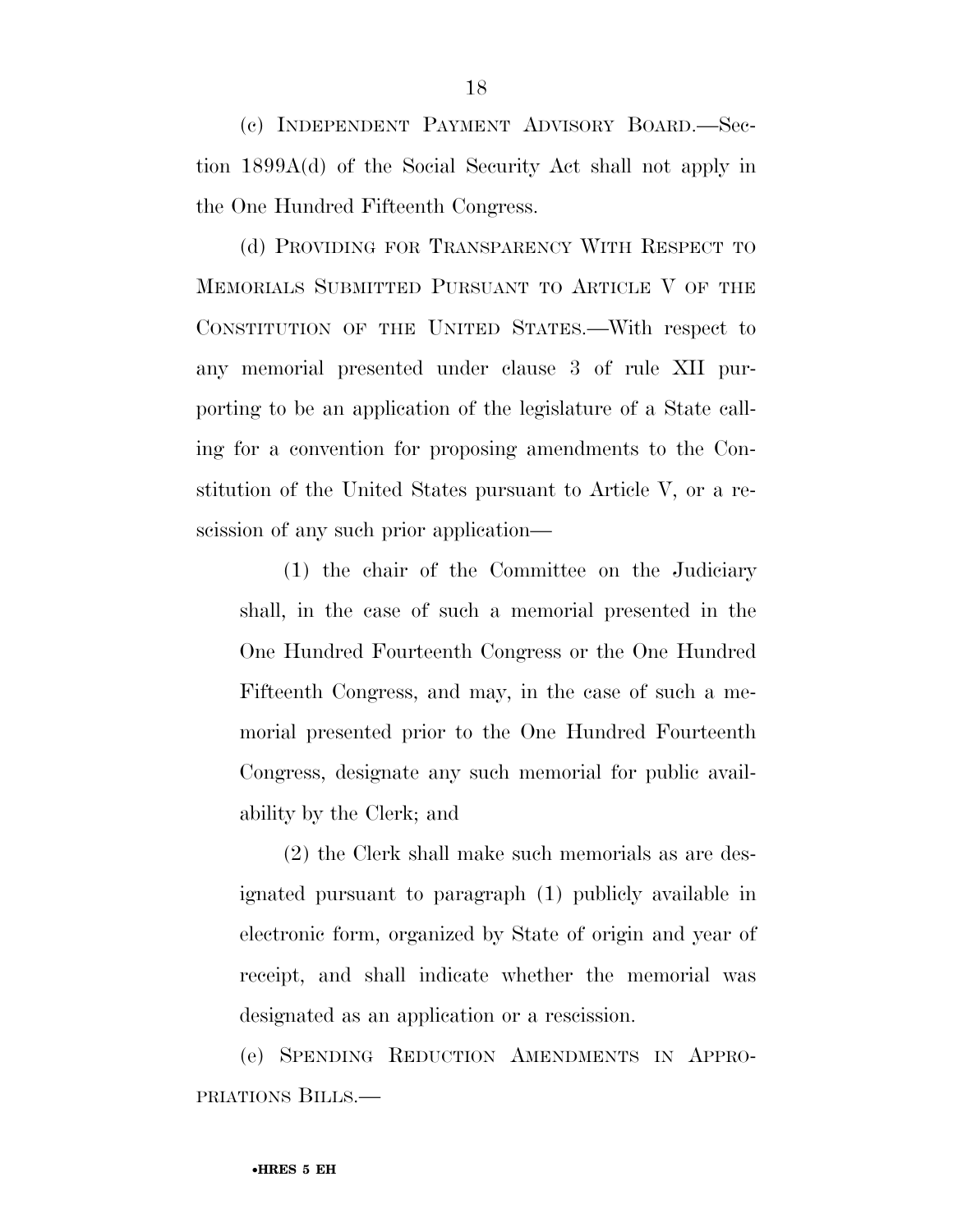(1) During the reading of a general appropriation bill for amendment in the Committee of the Whole House on the state of the Union, it shall be in order to consider en bloc amendments proposing only to transfer appropriations from an object or objects in the bill to a spending reduction account. When considered en bloc under this paragraph, such amendments may amend portions of the bill not yet read for amendment (following disposition of any points of order against such portions) and are not subject to a demand for division of the question in the House or in the Committee of the Whole.

(2) Except as provided in paragraph (1), it shall not be in order to consider an amendment to a spending reduction account in the House or in the Committee of the Whole House on the state of the Union.

(3) A point of order under clause 2(b) of rule XXI shall not apply to a spending reduction account.

(4) A general appropriation bill may not be considered in the Committee of the Whole House on the state of the Union unless it includes a spending reduction account as the last section of the bill. An order to report a general appropriation bill to the House shall constitute authority for the chair of the Committee on Appropria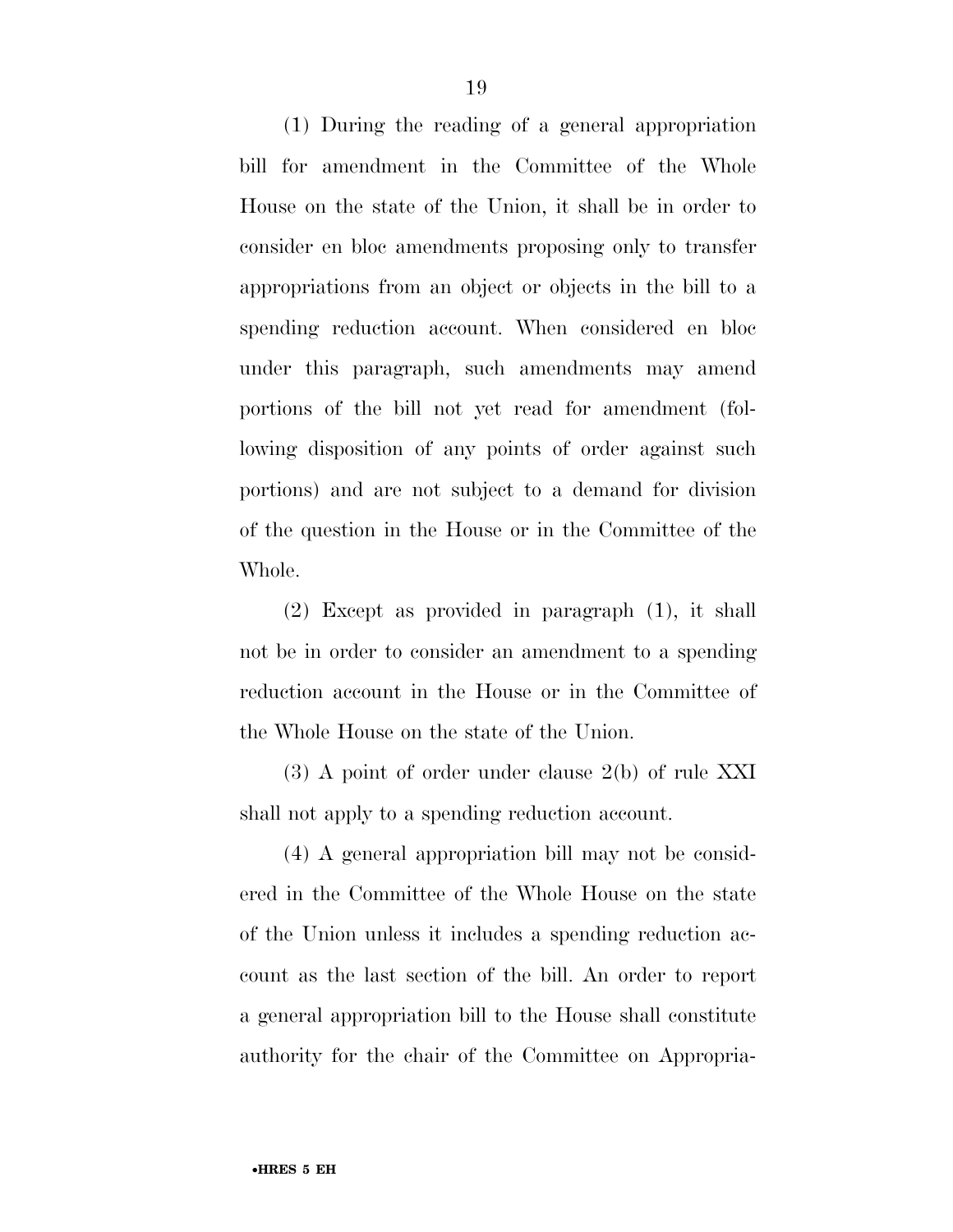tions to add such a section to the bill or modify the figure contained therein.

(5) For purposes of this subsection, the term ''spending reduction account'' means an account in a general appropriation bill that bears that caption and contains only—

(A) a recitation of the amount by which an applicable allocation of new budget authority under section 302(b) of the Congressional Budget Act of 1974 exceeds the amount of new budget authority proposed by the bill; or

(B) if no such allocation is in effect, ''\$0''.

(f) POINT OF ORDER AGAINST MOTION TO RISE AND REPORT.—

(1) During the One Hundred Fifteenth Congress, except as provided in paragraph (3), a motion that the Committee of the Whole rise and report a bill to the House shall not be in order if the bill, as amended, exceeds an applicable allocation of new budget authority under section 302(b) of the Congressional Budget Act of 1974, as estimated by the Committee on the Budget.

(2) If a point of order under paragraph (1) is sustained, the Chair shall put the question: ''Shall the Committee of the Whole rise and report the bill to the House with such amendments as may have been adopted not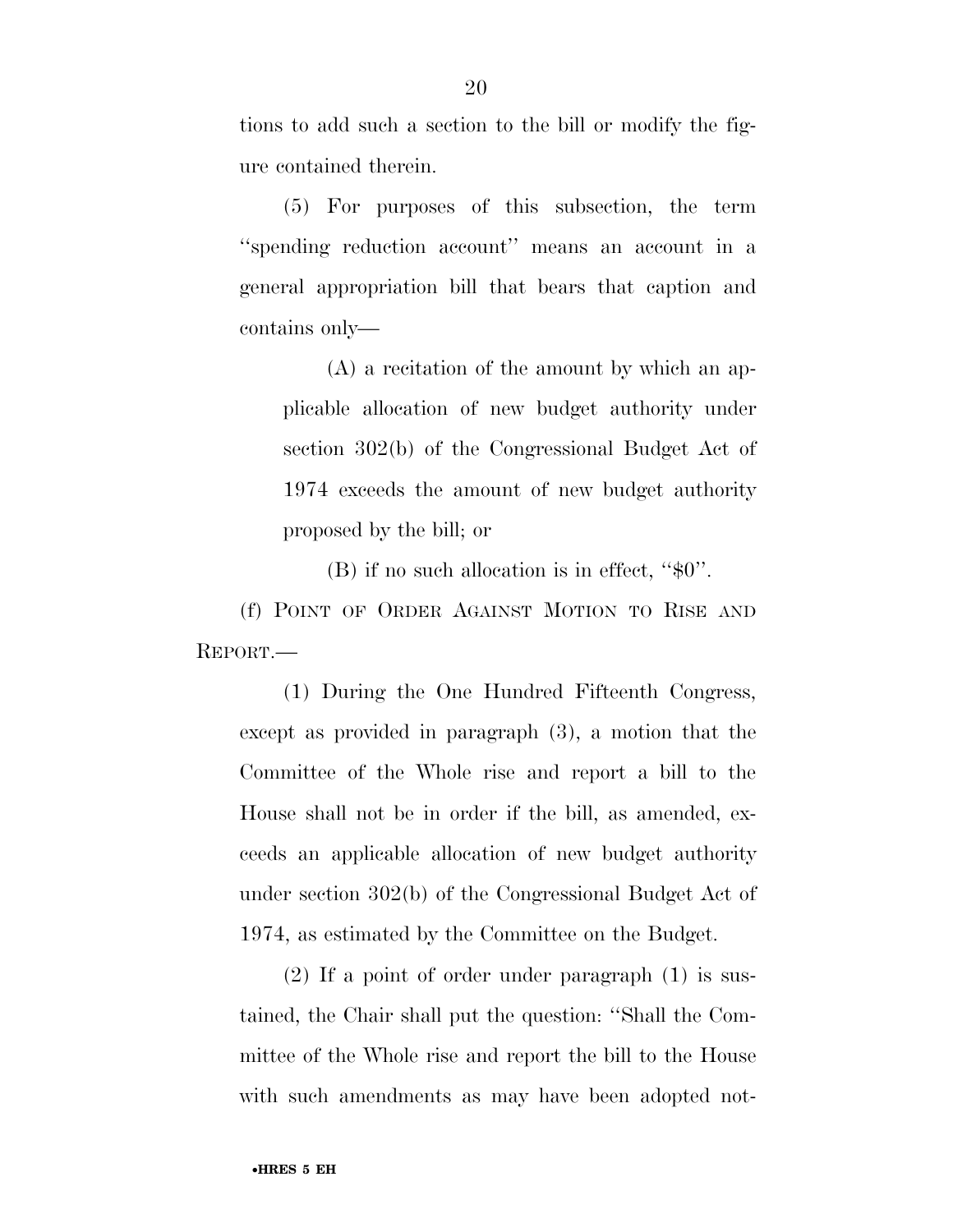withstanding that the bill exceeds its allocation of new budget authority under section 302(b) of the Congressional Budget Act of 1974?''. Such question shall be debatable for 10 minutes equally divided and controlled by a proponent of the question and an opponent but shall be decided without intervening motion.

(3) Paragraph (1) shall not apply—

(A) to a motion offered under clause 2(d) of rule XXI; or

(B) after disposition of a question under paragraph (2) on a given bill.

(4) If a question under paragraph (2) is decided in the negative, no further amendment shall be in order except—

(A) one proper amendment, which shall be debatable for 10 minutes equally divided and controlled by the proponent and an opponent, shall not be subject to amendment, and shall not be subject to a demand for division of the question in the House or in the Committee of the Whole; and

(B) pro forma amendments, if offered by the chair or ranking minority member of the Committee on Appropriations or their designees, for the purpose of debate.

(g) LIMITATION ON ADVANCE APPROPRIATIONS.—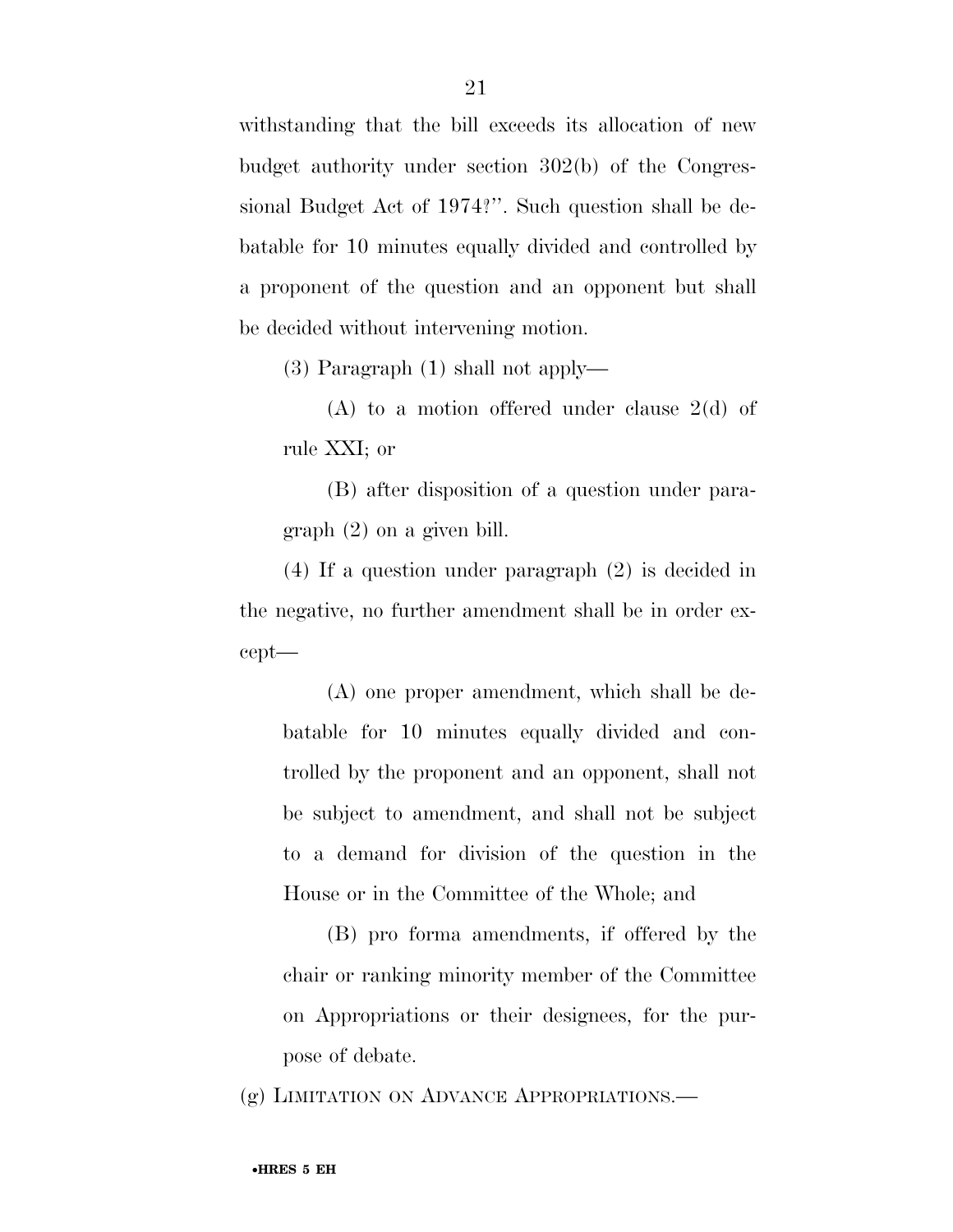(1) Except as provided in paragraph (2), any general appropriation bill or bill or joint resolution continuing appropriations, or amendment thereto or conference report thereon, may not provide an advance appropriation.

(2) An advance appropriation may be provided for programs, projects, activities, or accounts identified in a list submitted for printing in the Congressional Record by the chair of the Committee on the Budget (when elected) under the heading—

(A) ''Accounts Identified for Advance Appropriations'' in an aggregate amount not to exceed \$28,852,000,000 in new budget authority; and

(B) ''Veterans Accounts Identified for Advance Appropriations'' in an aggregate amount not to exceed \$66,385,032,000 in new budget authority.

(3) DEFINITION.—The term ''advance appropriation'' means any new discretionary budget authority provided in a general appropriation bill or bill or joint resolution continuing appropriations for fiscal year 2017, or any amendment thereto or conference report thereon, that first becomes available for the fiscal year following fiscal year 2017.

(h) POINT OF ORDER AGAINST INCREASING DIRECT SPENDING.—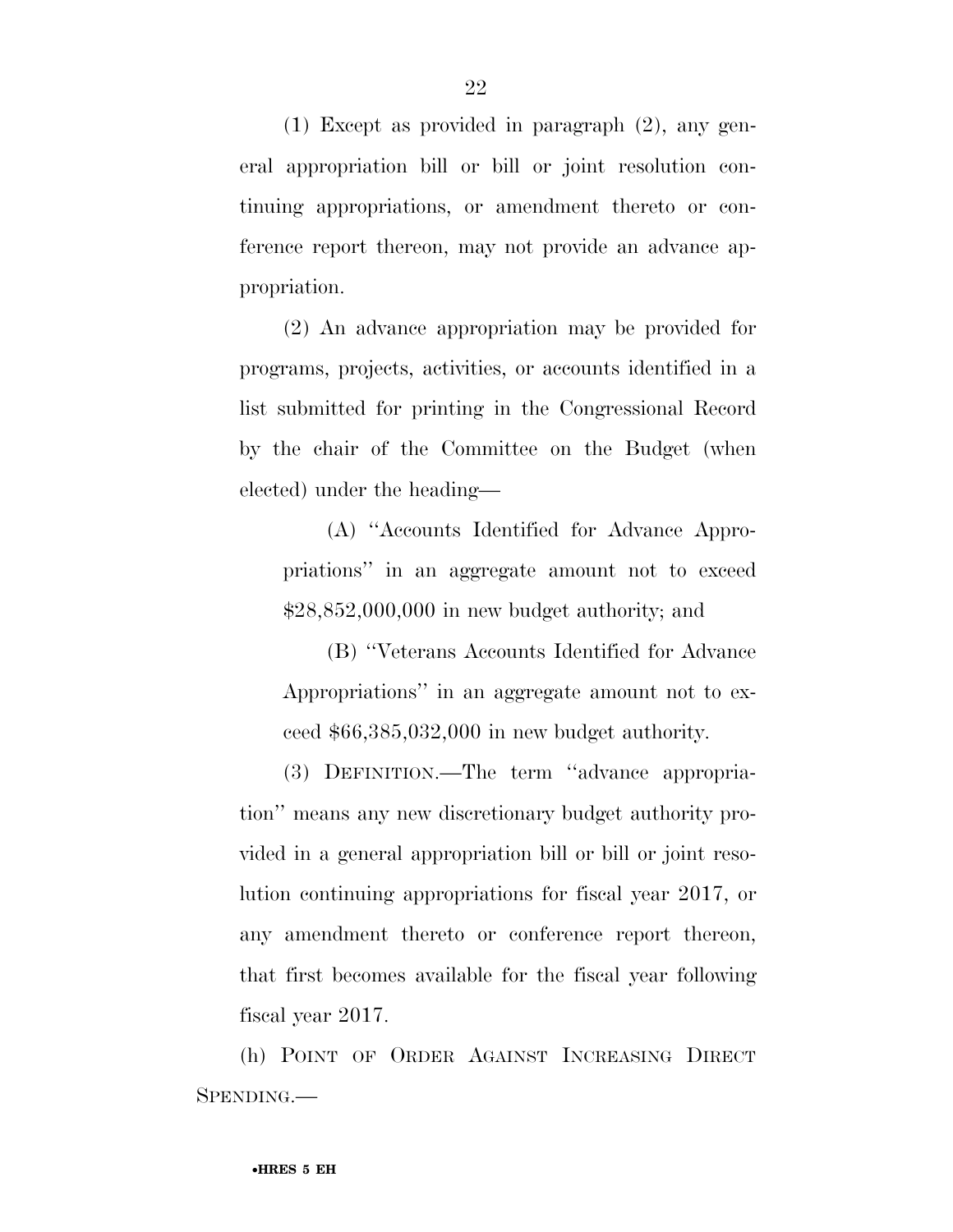(1) CONGRESSIONAL BUDGET OFFICE ANALYSIS OF PROPOSALS.—The Director of the Congressional Budget Office shall, to the extent practicable, prepare an estimate of whether a bill or joint resolution reported by a committee (other than the Committee on Appropriations), or amendment thereto or conference report thereon, would cause, relative to current law, a net increase in direct spending in excess of \$5,000,000,000 in any of the 4 consecutive 10-fiscal year periods beginning with the first fiscal year that is 10 fiscal years after the current fiscal year.

(2) POINT OF ORDER.—It shall not be in order to consider any bill or joint resolution reported by a committee, or amendment thereto or conference report thereon, that would cause a net increase in direct spending in excess of \$5,000,000,000 in any of the 4 consecutive 10-fiscal year periods described in paragraph (1).

(3) DETERMINATIONS OF BUDGET LEVELS.—For purposes of this subsection, the levels of net increases in direct spending shall be determined on the basis of estimates provided by the chair of the Committee on the Budget.

(4) LIMITATION.—This subsection shall not apply to any bill or joint resolution, or amendment thereto or conference report thereon—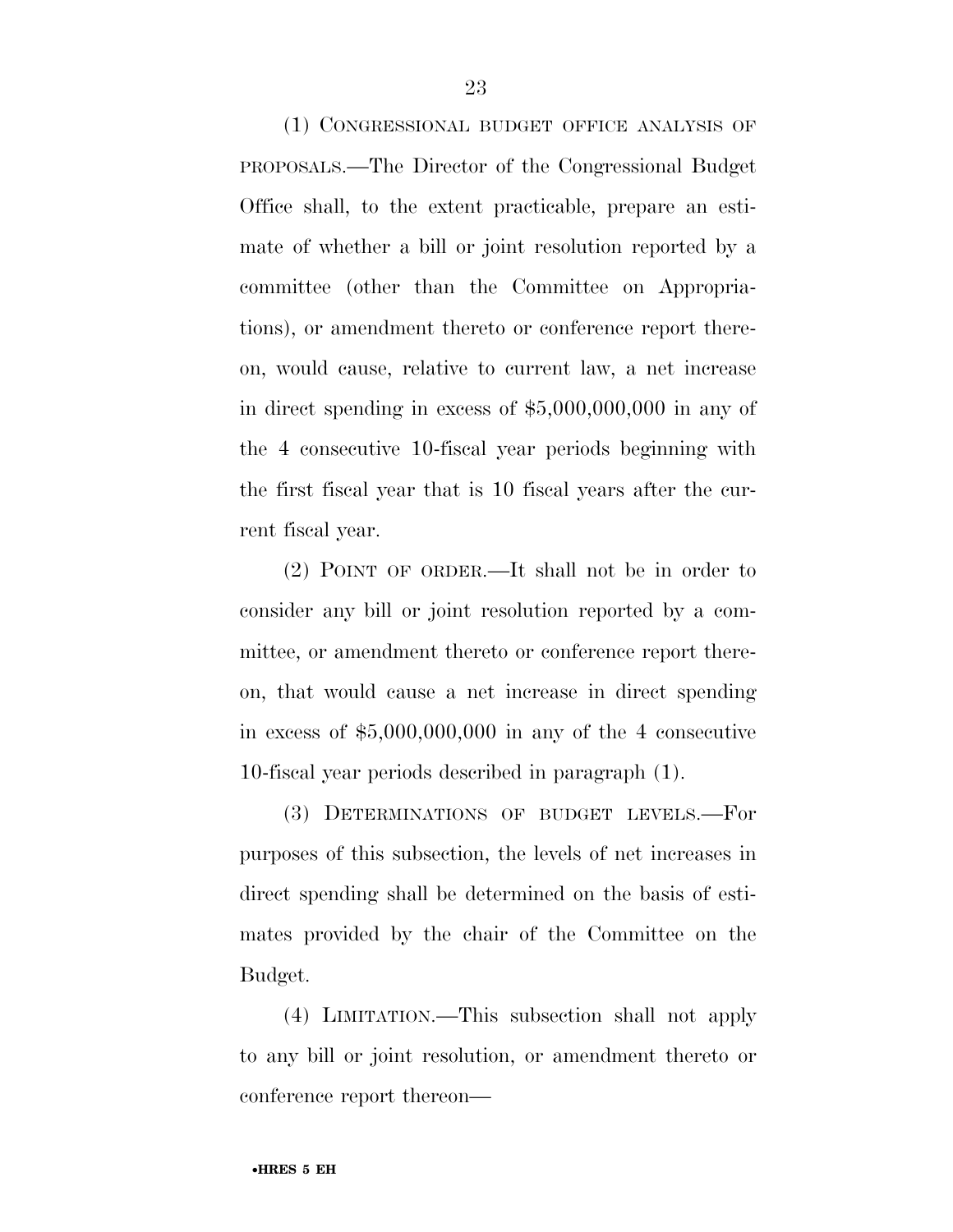(A) repealing the Patient Protection and Affordable Care Act and title I and subtitle B of title II of the Health Care and Education Affordability Reconciliation Act of 2010;

(B) reforming the Patient Protection and Affordable Care Act and the Health Care and Education Affordability Reconciliation Act of 2010; or

(C) for which the chair of the Committee on the Budget has made an adjustment to the allocations, levels, or limits contained in the most recently adopted concurrent resolution on the budget.

(i) DISCLOSURE OF DIRECTED RULE MAKINGS.—

(1) The report of a committee on a bill or joint resolution shall include a list of directed rule makings required by the measure or a statement that the proposition contains no directed rule makings.

(2) For purposes of this subsection, the term ''directed rule making'' means a specific rule making within the meaning of section 551 of title 5, United States Code, specifically directed to be completed by a provision in the measure, but does not include a grant of discretionary rule making authority.

(j) EXERCISE FACILITIES FOR FORMER MEMBERS.— During the One Hundred Fifteenth Congress—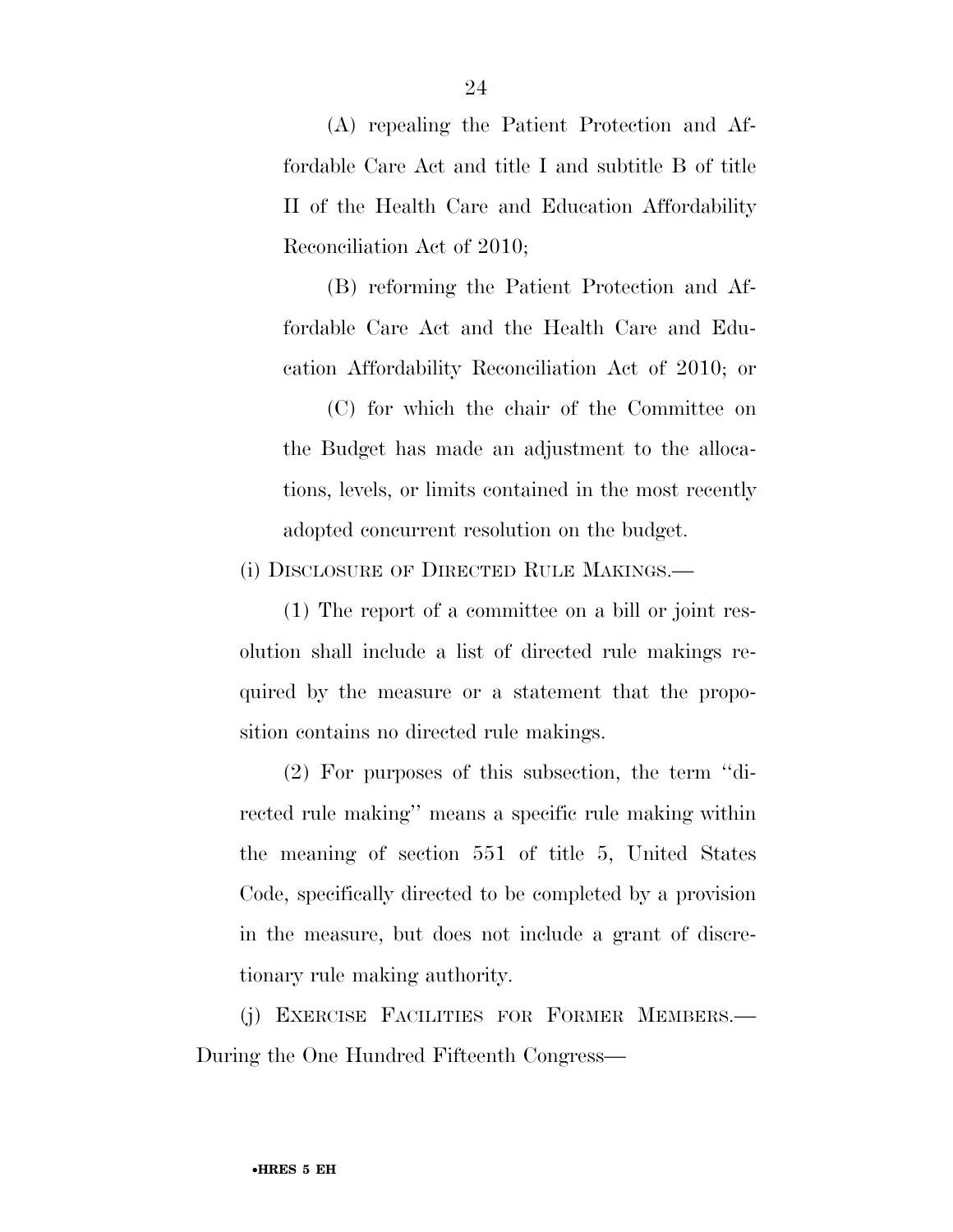(1) The House of Representatives may not provide access to any exercise facility which is made available exclusively to Members and former Members, officers and former officers of the House of Representatives, and their spouses to any former Member, former officer, or spouse who is a lobbyist registered under the Lobbying Disclosure Act of 1995 or any successor statute or agent of a foreign principal as defined in clause 5 of rule XXV. For purposes of this subsection, the term ''Member'' includes a Delegate or Resident Commissioner to the Congress.

(2) The Committee on House Administration shall promulgate regulations to carry out this subsection.

(k) NUMBERING OF BILLS.—In the One Hundred Fifteenth Congress, the first 10 numbers for bills (H.R. 1 through H.R. 10) shall be reserved for assignment by the Speaker and the second 10 numbers for bills (H.R. 11 through H.R. 20) shall be reserved for assignment by the Minority Leader.

(l) INCLUSION OF CITATIONS FOR PROPOSED REPEALS AND AMENDMENTS.—To the maximum extent practicable and consistent with established drafting conventions, an instruction in a bill or joint resolution proposing to repeal or amend any law or part thereof not contained in a codified title of the United States Code shall include, in parentheses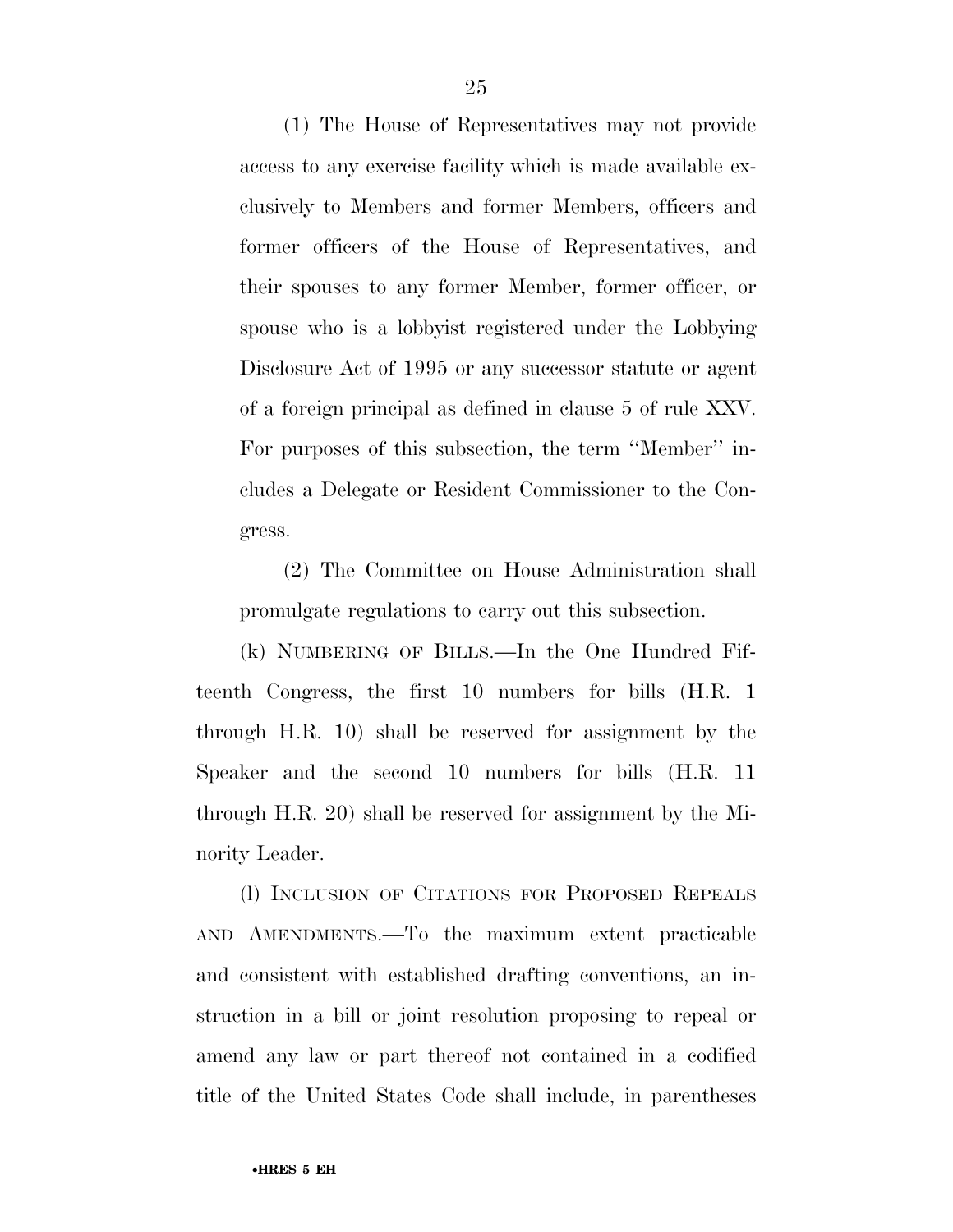immediately following the designation of the matter proposed to be repealed or amended, the applicable United States Code citation (which may be a note in the United States Code), or, if no such citation is available, an appropriate alternative citation to the applicable law or part.

(m) BROADENING AVAILABILITY OF LEGISLATIVE DOC-UMENTS IN MACHINE-READABLE FORMATS.—The Committee on House Administration, the Clerk, and other officers and officials of the House shall continue efforts to broaden the availability of legislative documents in machine readable formats in the One Hundred Fifteenth Congress in furtherance of the institutional priority of improving public availability and use of legislative information produced by the House and its committees.

(n) CONGRESSIONAL MEMBER ORGANIZATION TRANS-PARENCY REFORM.—

(1) PAYMENT OF SALARIES AND EXPENSES THROUGH ACCOUNT OF ORGANIZATION.—A Member of the House of Representatives and an eligible Congressional Member Organization may enter into an agreement under which—

(A) an employee of the Member's office may carry out official and representational duties of the Member by assignment to the Organization; and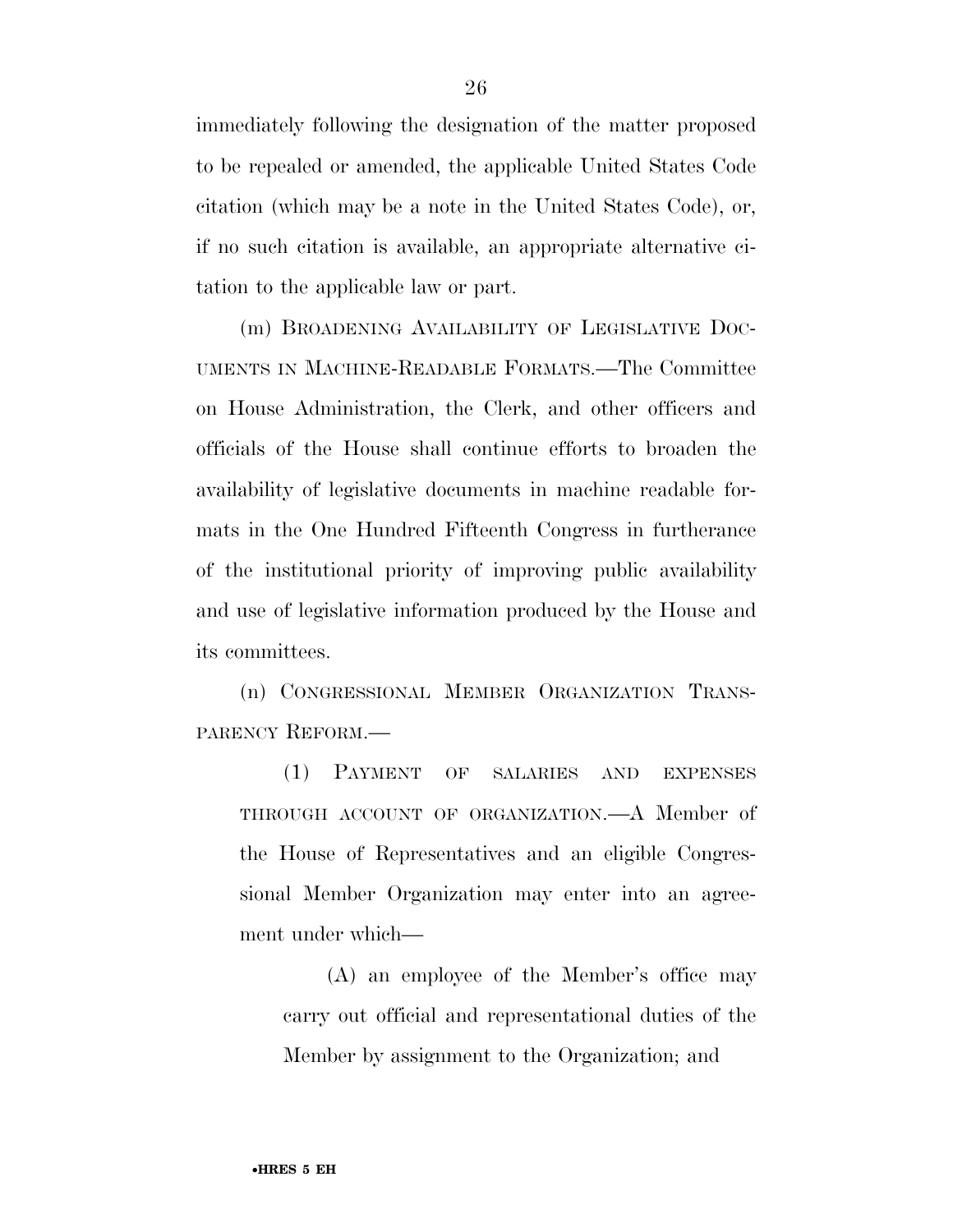(B) to the extent that the employee carries out such duties under the agreement, the Member shall transfer the portion of the Members' Representation Allowance of the Member which would otherwise be used for the salary and related expenses of the employee to a dedicated account in the House of Representatives which is administered by the Organization, in accordance with the regulations promulgated by the Committee on House Administration under paragraph (2).

(2) REGULATIONS.—The Committee on House Administration (hereafter referred to in this subsection as the ''Committee'') shall promulgate regulations as follows:

(A) USE OF MRA.—Pursuant to the authority of section 101(d) of the House of Representatives Administrative Reform Technical Corrections Act (2 U.S.C. 5341(d)), the Committee shall prescribe regulations to provide that an eligible Congressional Member Organization may use the amounts transferred to the Organization's dedicated account under paragraph  $(1)(B)$  for the same purposes for which a Member of the House of Representatives may use the Members' Representational Allowance, except that the Organization may not use such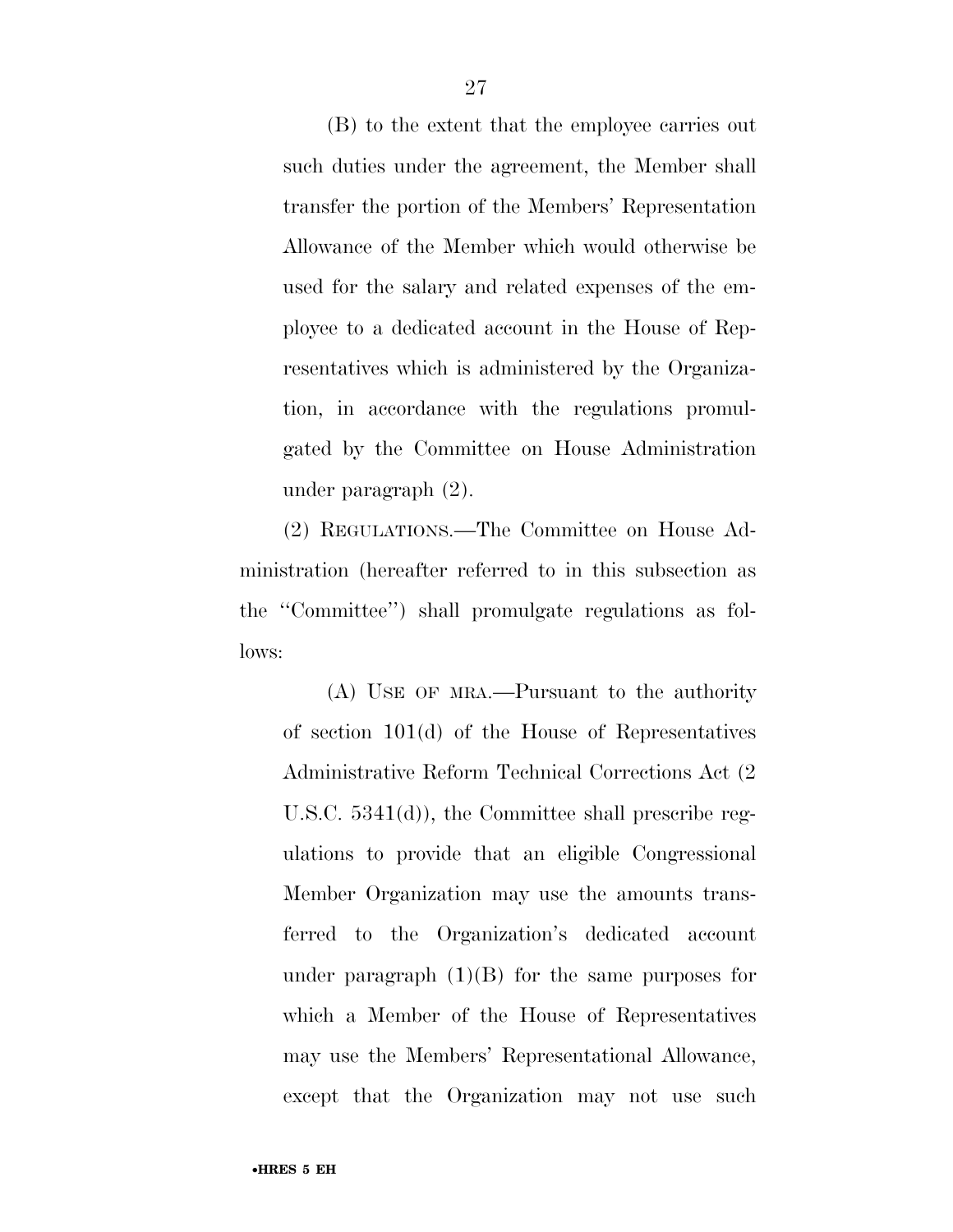amounts for franked mail, official travel, or leases of space or vehicles.

(B) MAINTENANCE OF LIMITATIONS ON NUM-BER OF SHARED EMPLOYEES.—Pursuant to the authority of section 104(d) of the House of Representatives Administrative Reform Technical Corrections Act (2 U.S.C. 5321(d)), the Committee shall prescribe regulations to provide that an employee of the office of a Member of the House of Representatives who is covered by an agreement entered into under paragraph (1) between the Member and an eligible Congressional Member Organization shall be considered a shared employee of the Member's office and the Organization for purposes of such section, and shall include in such regulations appropriate accounting standards to ensure that a Member of the House of Representatives who enters into an agreement with such an Organization under paragraph (1) does not employ more employees than the Member is authorized to employ under such section.

(C) PARTICIPATION IN STUDENT LOAN REPAY-MENT PROGRAM.—Pursuant to the authority of section 105(b) of the Legislative Branch Appropriations Act, 2003 (2 U.S.C. 4536(b)), relating to the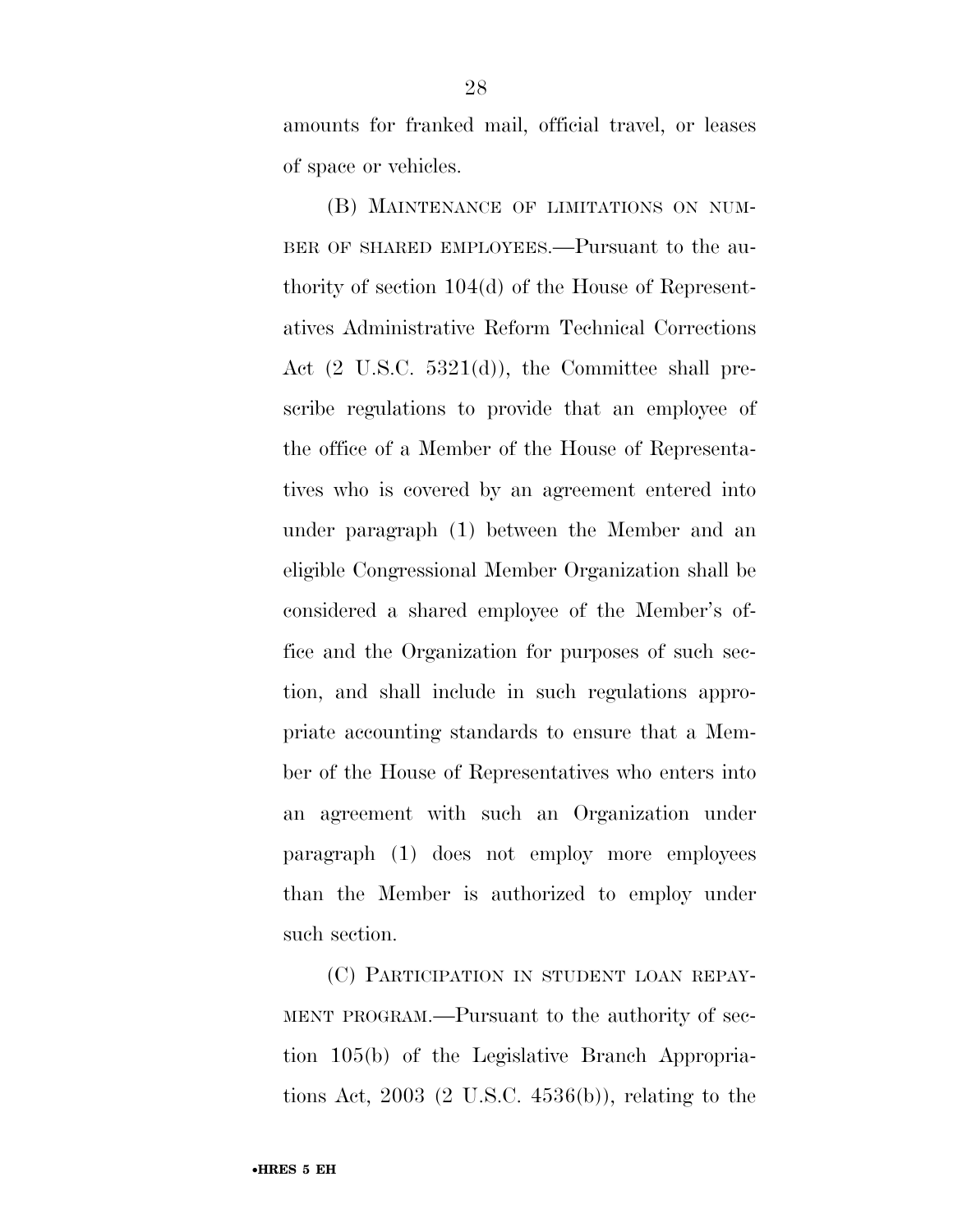student loan repayment program for employees of the House, the Committee shall promulgate regulations to provide that, in the case of an employee who is covered by an agreement entered into under paragraph (1) between a Member of the House of Representatives and an eligible Congressional Member Organization and who participates in such program while carrying out duties under the agreement—

(i) any funds made available for making payments under the program with respect to the employee shall be transferred to the Organization's dedicated account under paragraph  $(1)(B)$ ; and

(ii) the Organization shall use the funds to repay a student loan taken out by the employee, under the same terms and conditions which would apply under the program if the Organization were the employing office of the employee.

(D) ACCESS TO HOUSE SERVICES.—The Committee shall prescribe regulations to ensure that an eligible Congressional Member Organization has appropriate access to services of the House.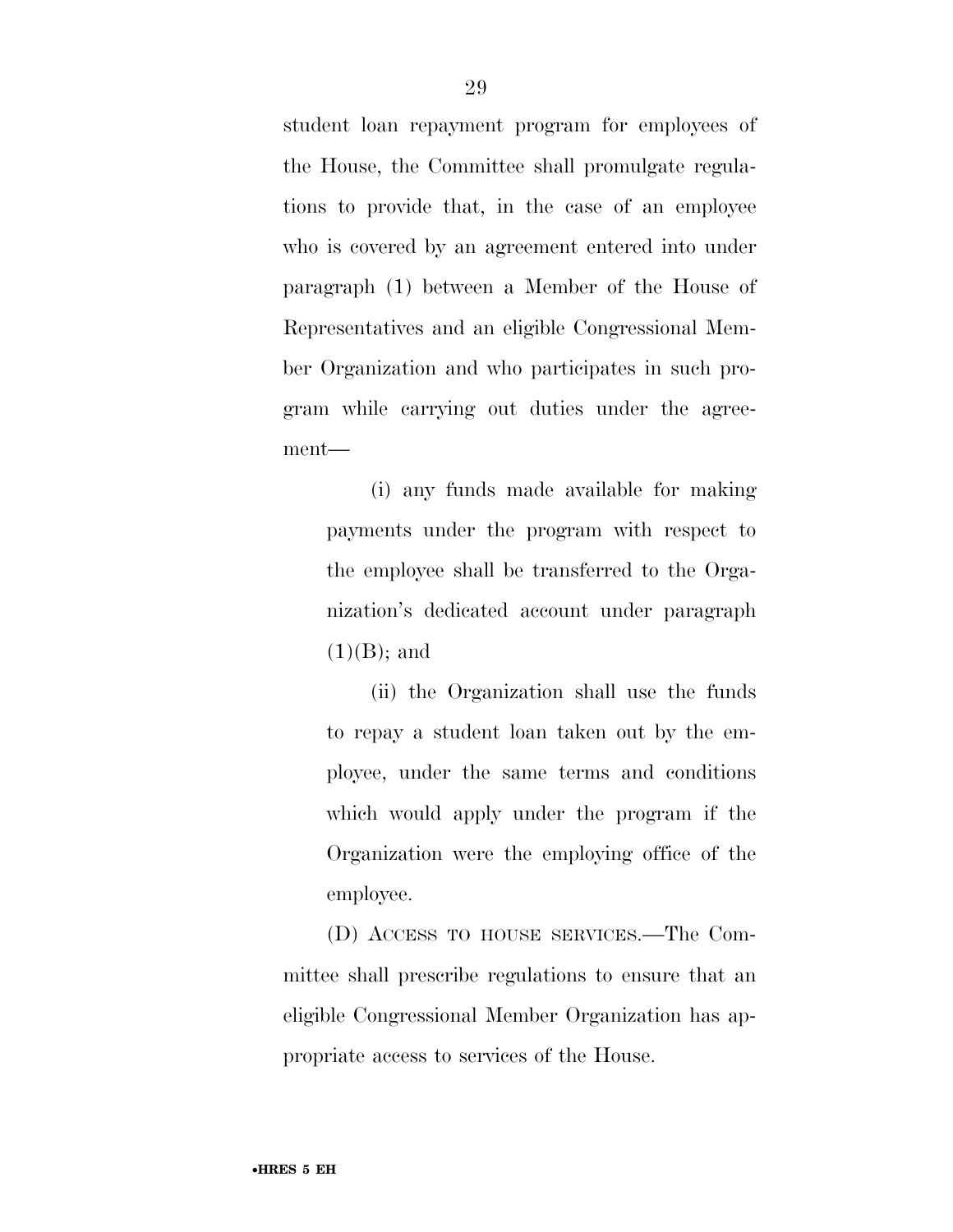(E) OTHER REGULATIONS.—The Committee shall promulgate such other regulations as may be appropriate to carry out this subsection.

(3) ELIGIBLE CONGRESSIONAL MEMBER ORGANIZA-TION DEFINED.—In this subsection, the term ''eligible Congressional Member Organization'' means, with respect to the One Hundred Fifteenth Congress, an organization meeting each of the following requirements:

(A) The organization is registered as a Congressional Member Organization with the Committee on House Administration.

(B) The organization designates a single Member of the House of Representatives to be responsible for the administration of the organization, including the administration of the account administered under paragraph  $(1)(B)$ , and includes the identification of such Member with the statement of organization that the organization files and maintains with the Committee on House Administration.

(C) At least 3 employees of the House are assigned to work for the organization.

(D) During the One Hundred Fourteenth Congress, at least 30 Members of the House of Representatives used a portion of the Members' Representational Allowance of the Member for the sal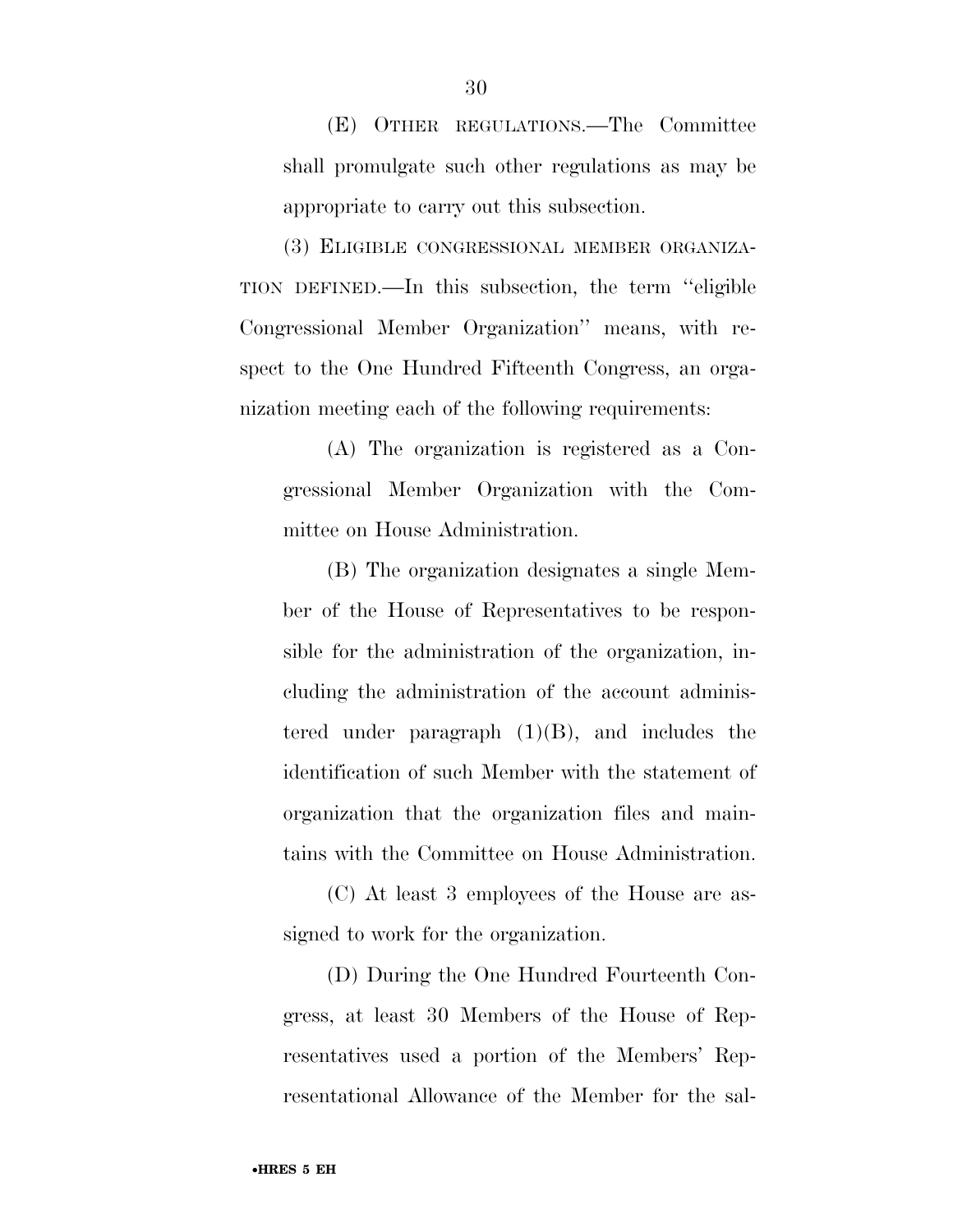ary and related expenses of an employee who was a shared employee of the Member's office and the organization.

(E) The organization files a statement with the Committee on House Administration and the Chief Administrative Officer of the House of Representatives certifying that it will administer an account in accordance with paragraph  $(1)(B)$ .

(o) SOCIAL SECURITY SOLVENCY.—

(1) POINT OF ORDER.—During the One Hundred Fifteenth Congress, it shall not be in order to consider a bill or joint resolution, or an amendment thereto or conference report thereon, that reduces the actuarial balance by at least .01 percent of the present value of future taxable payroll of the Federal Old-Age and Survivors Insurance Trust Fund established under section 201(a) of the Social Security Act for the 75-year period utilized in the most recent annual report of the Board of Trustees provided pursuant to section  $201(c)(2)$  of the Social Security Act.

(2) EXCEPTION.—Paragraph (1) shall not apply to a measure that would improve the actuarial balance of the combined balance in the Federal Old-Age and Survivors Insurance Trust Fund and the Federal Disability Insurance Trust Fund for the 75-year period utilized in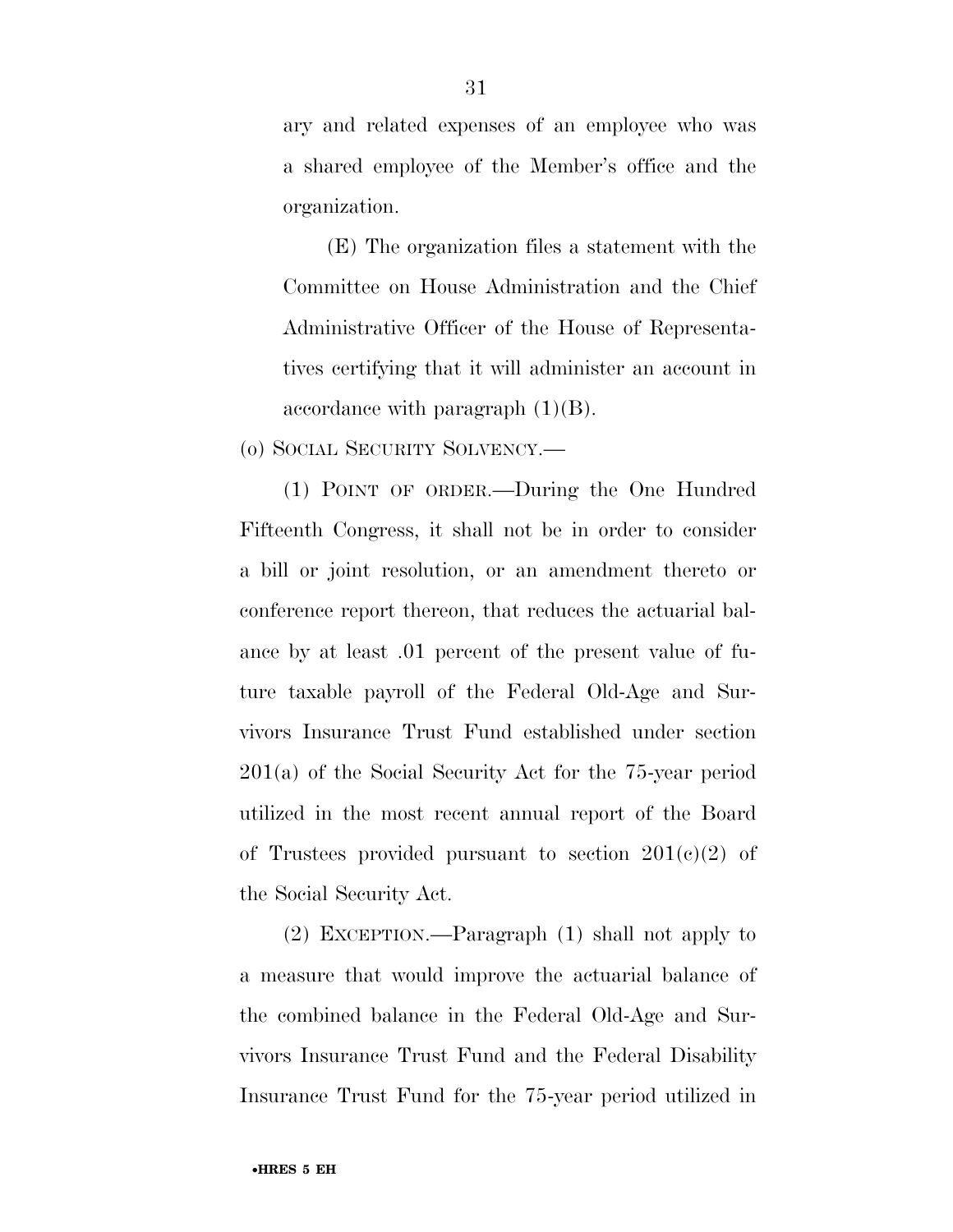the most recent annual report of the Board of Trustees provided pursuant to section  $201(c)(2)$  of the Social Security Act.

(p) SUBCOMMITTEES.—Notwithstanding clause 5(d) of rule X, during the One Hundred Fifteenth Congress the Committee on Agriculture may have not more than six subcommittees.

(q) TREATMENT OF CONVEYANCES OF FEDERAL LAND.—

(1) IN GENERAL.—In the One Hundred Fifteenth Congress, for all purposes in the House, a provision in a bill or joint resolution, or in an amendment thereto or a conference report thereon, requiring or authorizing a conveyance of Federal land to a State, local government, or tribal entity shall not be considered as providing new budget authority, decreasing revenues, increasing mandatory spending, or increasing outlays.

(2) DEFINITIONS.—In this subsection:

(A) The term ''conveyance'' means any method, including sale, donation, or exchange, by which all or any portion of the right, title, and interest of the United States in and to Federal land is transferred to another entity.

(B) The term ''Federal land'' means any land owned by the United States, including the surface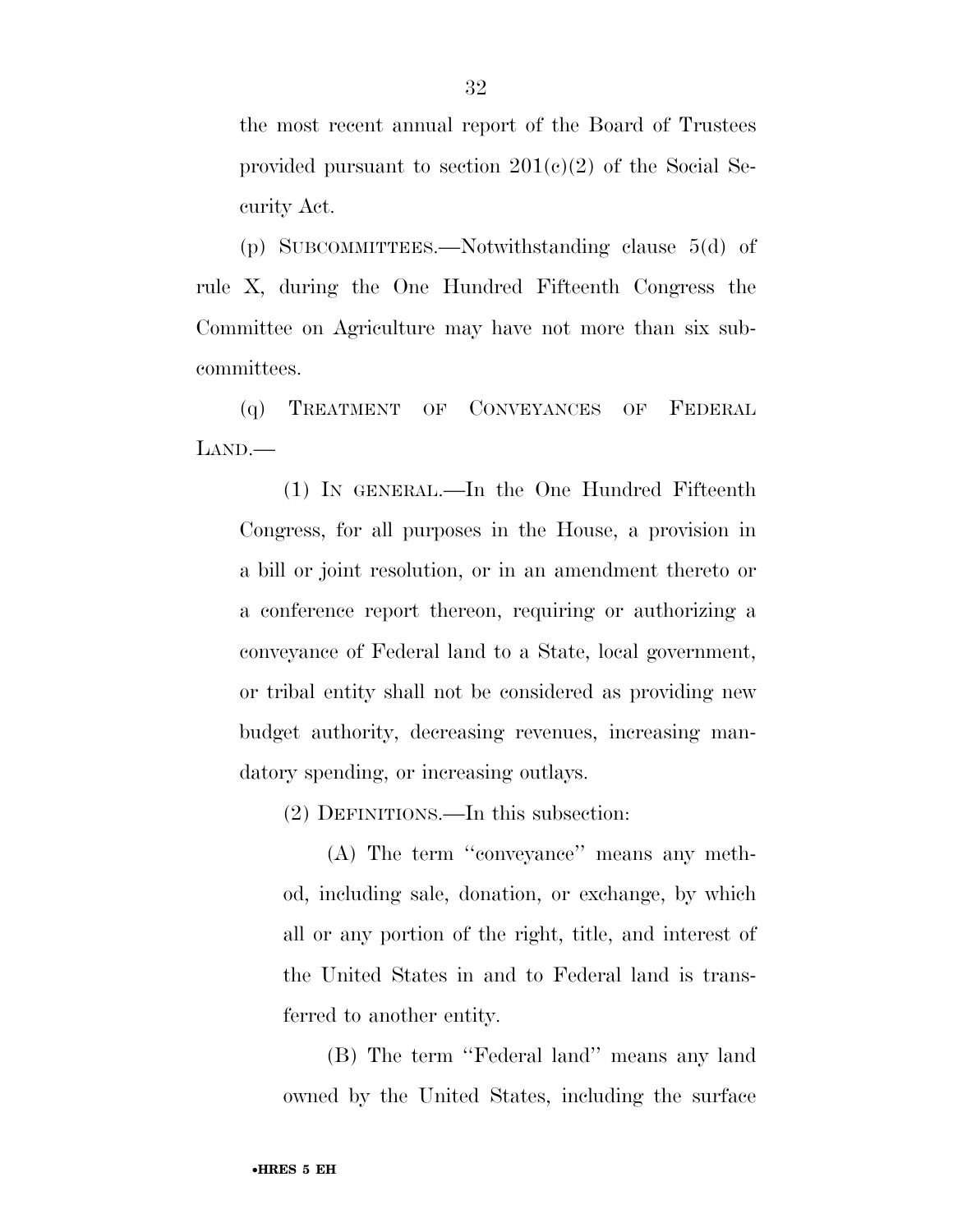estate, the subsurface estate, or any improvements thereon.

(C) The term ''State'' means any of the several States, the District of Columbia, or a territory (including a possession) of the United States.

#### **SEC. 4. COMMITTEES, COMMISSIONS, AND HOUSE OFFICES.**

(a) HOUSE DEMOCRACY PARTNERSHIP.—House Resolution 24, One Hundred Tenth Congress, shall apply in the One Hundred Fifteenth Congress in the same manner as such resolution applied in the One Hundred Tenth Congress except that the commission concerned shall be known as the House Democracy Partnership.

(b) TOM LANTOS HUMAN RIGHTS COMMISSION.—Sections 1 through 7 of House Resolution 1451, One Hundred Tenth Congress, shall apply in the One Hundred Fifteenth Congress in the same manner as such provisions applied in the One Hundred Tenth Congress, except that—

(1) the Tom Lantos Human Rights Commission may, in addition to collaborating closely with other professional staff members of the Committee on Foreign Affairs, collaborate closely with professional staff members of other relevant committees; and

(2) the resources of the Committee on Foreign Affairs which the Commission may use shall include all re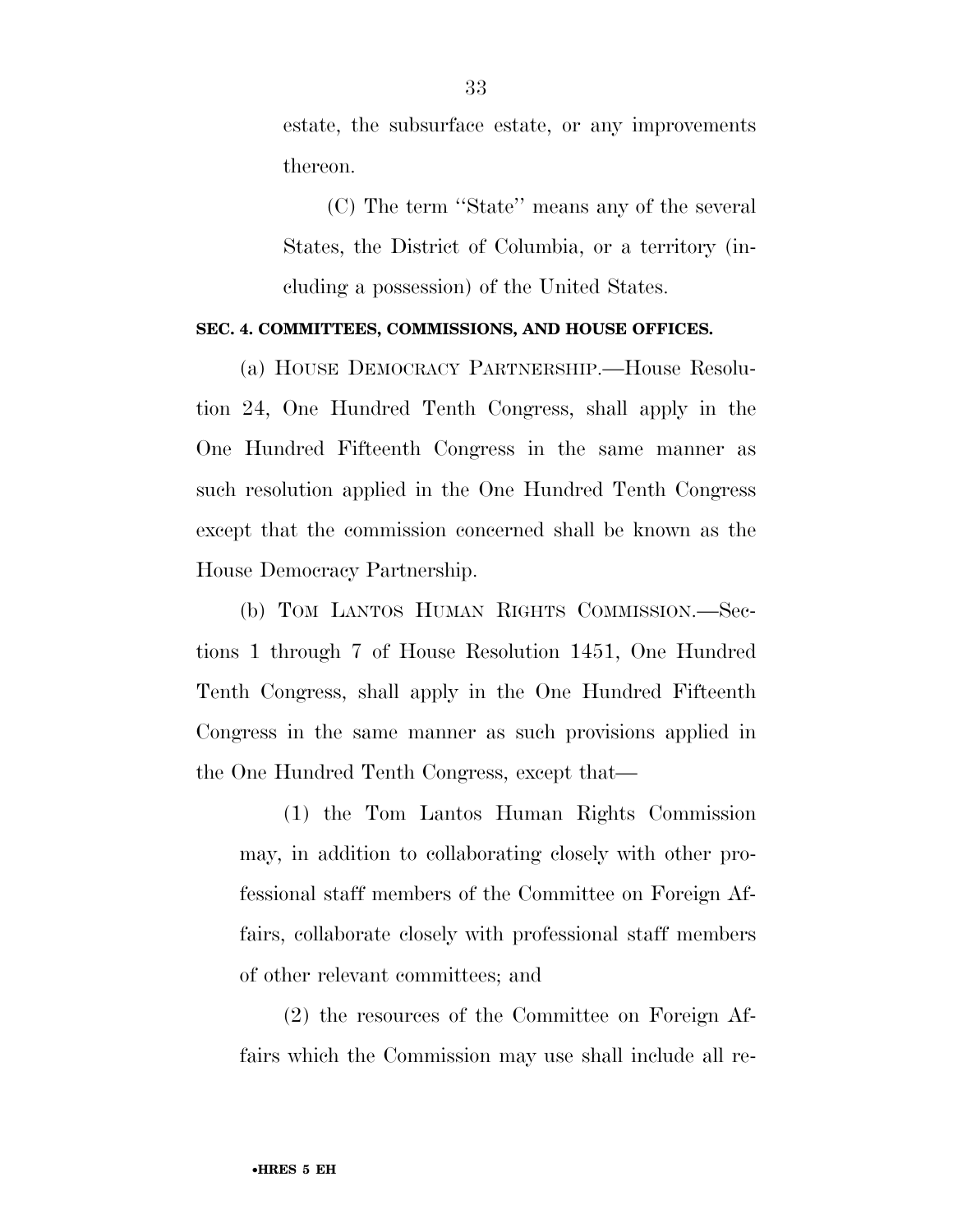sources which the Committee is authorized to obtain from other offices of the House of Representatives.

(c) OFFICE OF CONGRESSIONAL ETHICS.—Section 1 of House Resolution 895, One Hundred Tenth Congress, shall apply in the One Hundred Fifteenth Congress in the same manner as such provision applied in the One Hundred Tenth Congress, except that—

(1) the Office of Congressional Ethics shall be treated as a standing committee of the House for purposes of section 202(i) of the Legislative Reorganization Act of 1946 (2 U.S.C. 4301(i));

(2) references to the Committee on Standards of Official Conduct shall be construed as references to the Committee on Ethics;

(3) any requirement for concurrence in section  $1(b)(1)$  shall be construed as a requirement for consultation;

(4) the second sentence of section  $1(b)(6)(A)$  shall not apply;

 $(5)$  members subject to section  $1(b)(6)(B)$  may be reappointed for a third additional term;

(6) any individual who is the subject of a preliminary review or second-phase review by the board shall be informed of the right to be represented by counsel and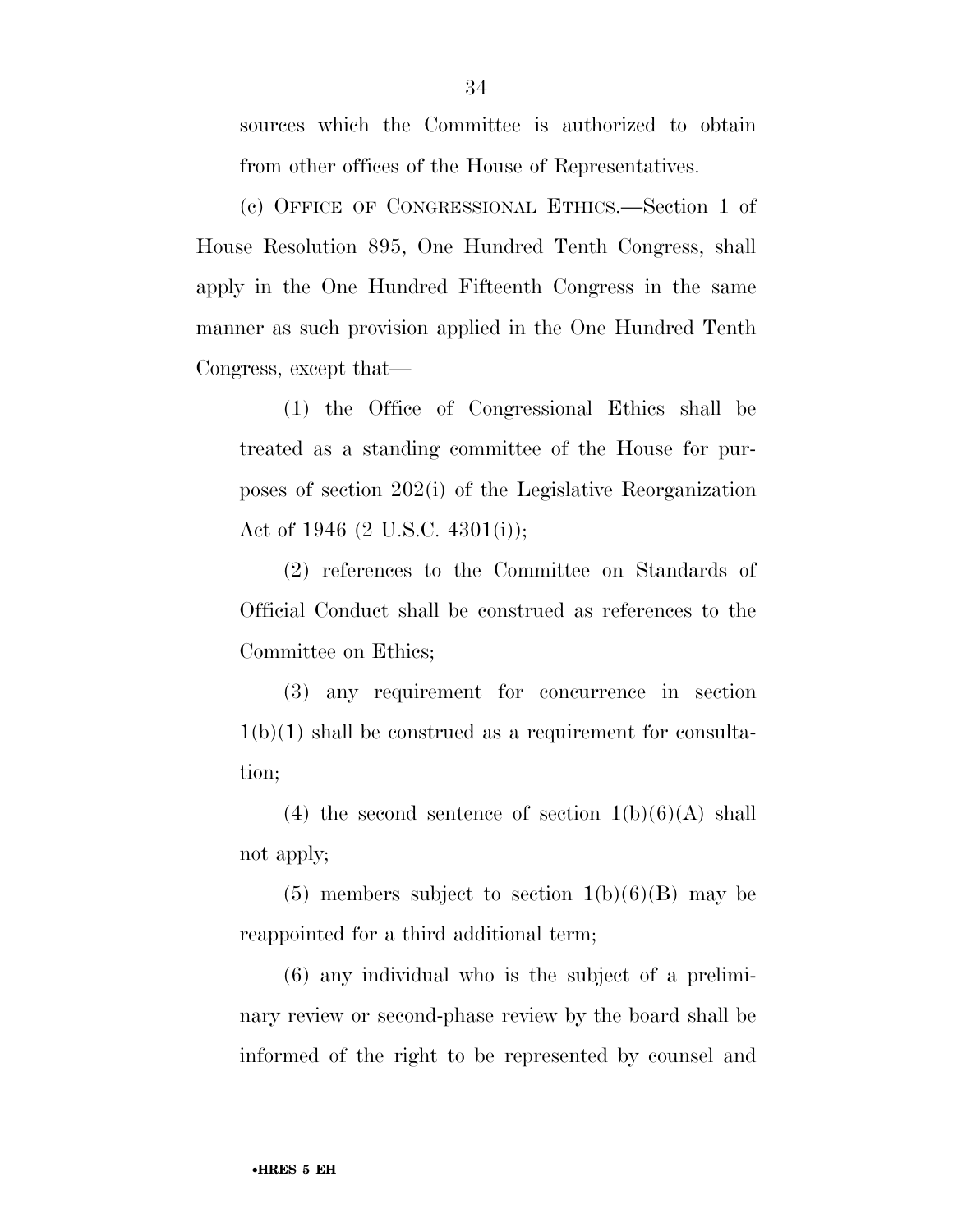invoking that right should not be held negatively against them; and

(7) the Office may not take any action that would deny any person any right or protection provided under the Constitution of the United States.

#### **SEC. 5. ORDERS OF BUSINESS.**

(a) The Speaker may recognize a Member for the reading of the Constitution on any legislative day through January 13, 2017.

(b) Upon adoption of this resolution it shall be in order to consider in the House the bill (H.R. 21) to amend chapter 8 of title 5, United States Code, to provide for en bloc consideration in resolutions of disapproval for ''midnight rules'', and for other purposes. All points of order against consideration of the bill are waived. The bill shall be considered as read. All points of order against provisions in the bill are waived. The previous question shall be considered as ordered on the bill and on any amendment thereto to final passage without intervening motion except: (1) one hour of debate equally divided and controlled by the Majority Leader and the